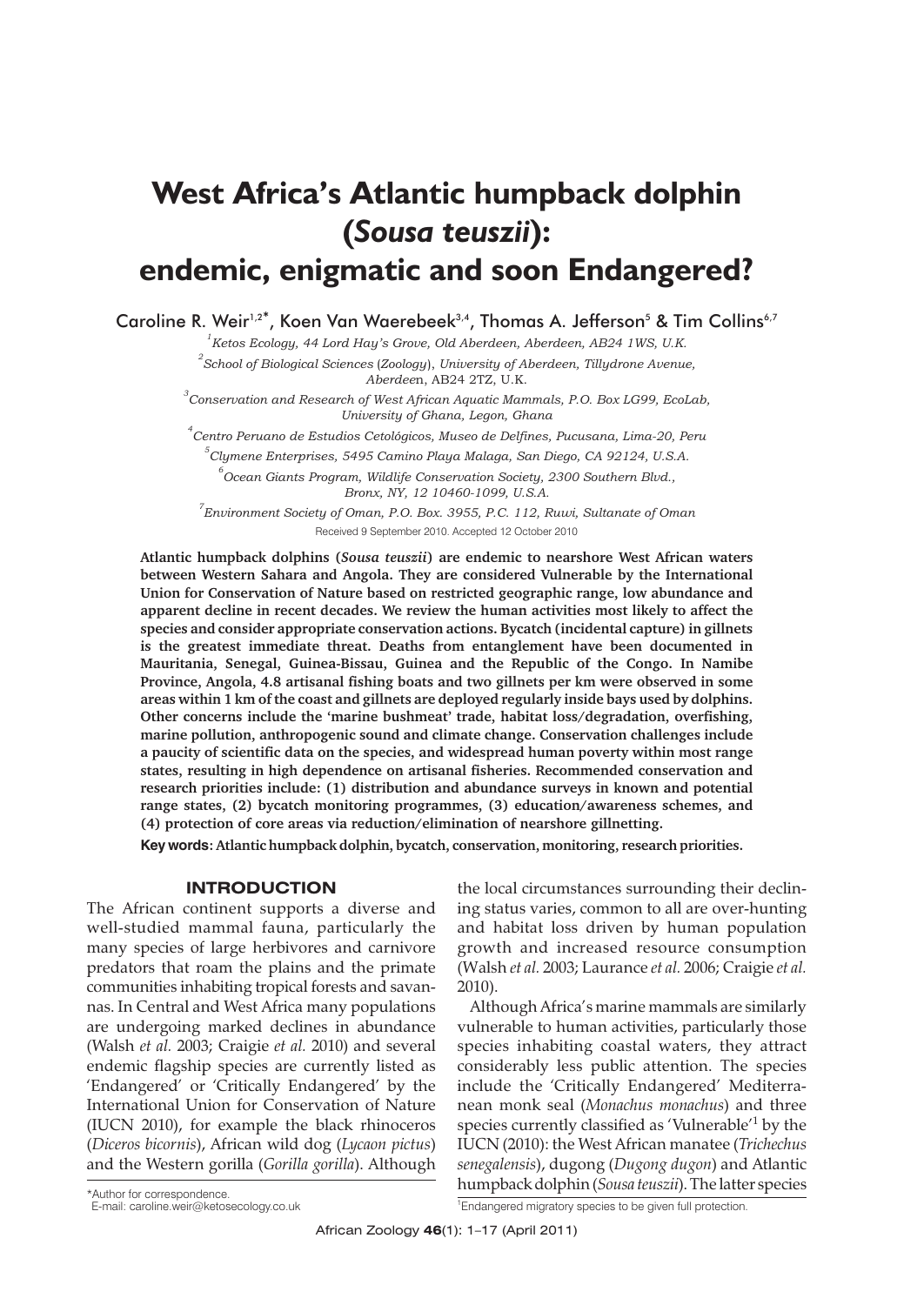

**Fig. 1**. Study area, with confirmed range states of the Atlantic humpback dolphin shown in dark grey: 1, Western Sahara; 2, Mauritania; 3, Senegal; 4, The Gambia; 5, Guinea Bissau; 6, Guinea; 7, Sierra Leone; 8, Liberia; 9, Côte d'Ivoire;10, Ghana;11, Togo;12, Benin;13, Nigeria;14, Cameroon;15, Equatorial Guinea;16, Gabon;17, Republic of the Congo; 18, Democratic Republic of Congo; 19, Angola; 20, Cabinda (Angola).

is endemic to tropical and subtropical waters along the west coast of Africa and is documented from ten range states between Western Sahara and Angola (Van Waerebeek *et al.* 2004; Collins *et al.* 2010; Weir 2010; Fig. 1). Its distribution is apparently discontinuous, probably as a result of decades of bycatch, directed takes and habitat degradation. A review by Van Waerebeek *et al.* (2004) revealed that much of the knowledge at that time consisted of anecdotal reports and occasional stranding and capture records, few of which were recent.

The conservation status of the Atlantic humpback dolphin has much in common with that of several other small and endangered cetacean species worldwide, for example the vaquita (*Phocoena sinus*) and the South Asian river dolphin (*Platanista gangetica*), which are declining predominantly as a result of bycatch (incidental capture) in fishing gear and habitat loss (Reeves *et al.* 2003).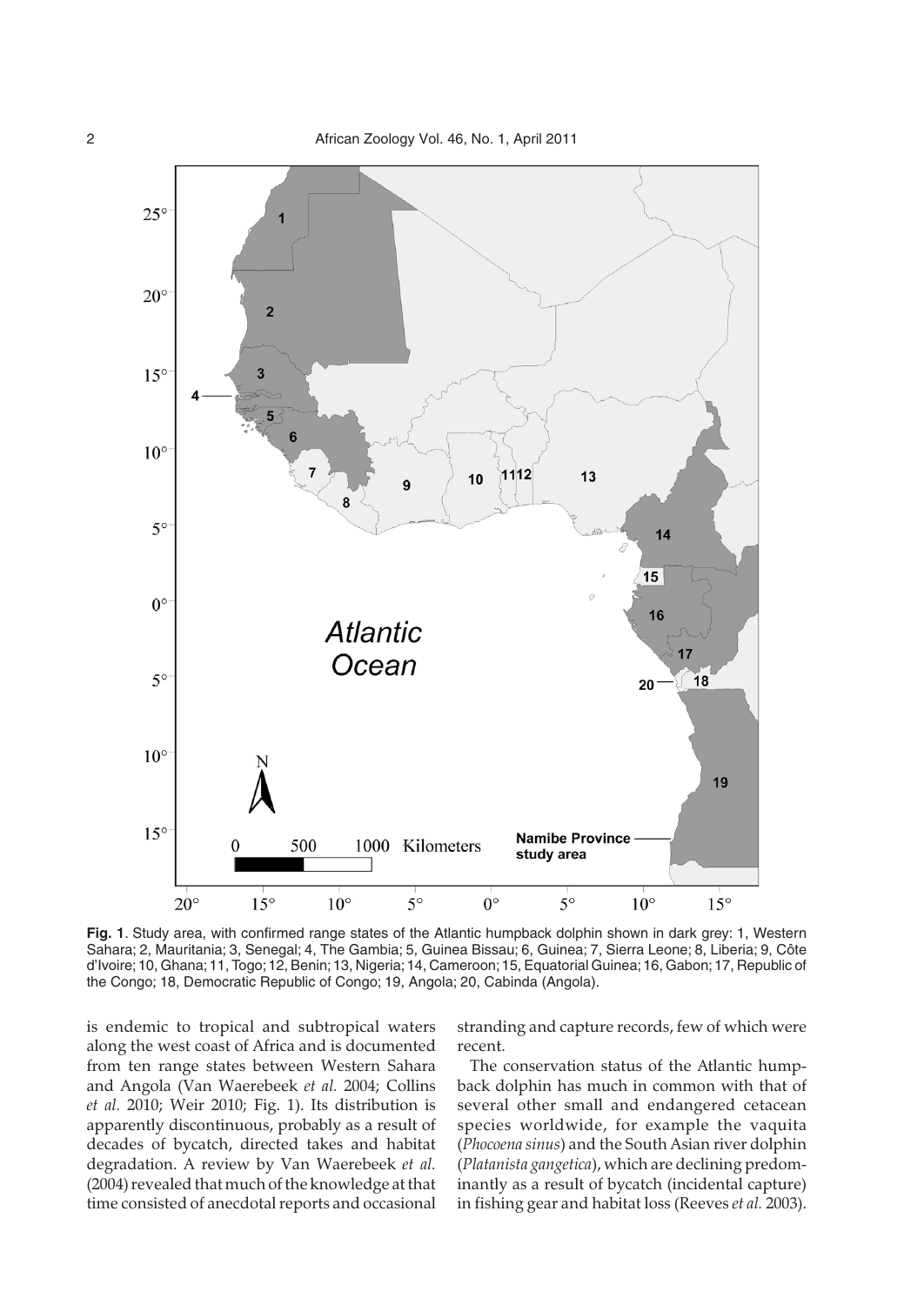

**Fig. 2**. Part of a group of seven Atlantic humpback dolphins foraging close to shore in Namibe Province, Angola (15°27.89'S, 12°01.81'E) on 20 January 2008.

Several factors render the Atlantic humpback dolphin highly vulnerable to human activities: (1) a restricted geographic range; (2) exclusive occurrence within the waters of developing countries; (3) occupancy of strictly nearshore habitat (Fig. 2); and (4) low total population size (unknown, but 'thought to amount to at most hundreds, not thousands, of animals'; Van Waerebeek & Perrin 2007). It is included on the Convention on International Trade in Endangered Species of Wild Flora and Fauna (CITES) Appendix I (Threatened), and since 2007 it has been included on the Convention on Migratory Species (CMS) Appendix I<sup>2</sup>. In 2003, the IUCN Cetacean Specialist Group identified the Atlantic humpback dolphin as a priority species for research in light of its restricted geographic range and narrow ecological niche and the paucity of available information (Reeves *et al.* 2003). Recently, the Scientific Committee of the International Whaling Commission (IWC) noted serious concern about its conservation status and recommended that the IUCN reassess the Atlantic humpback dolphin, as it may qualify for a more threatened category than 'Vulnerable' (IWC 2010). Despite all of those expressions of concern, few scientific studies have been undertaken or conservation measures implemented to date.

<sup>2</sup>Endangered migratory species to be given full protection.

This paper has three main objectives: (1) to assess the key human activities that are likely harmful to the Atlantic humpback dolphin; (2) to evaluate the main social, economic, political and biological challenges to its conservation; and (3) to assist intergovernmental organizations, range state governments and other stakeholders to identify conservation priorities and help formulate potential recommendations towards establishing a practical management programme.

# **THREATS AND ANTHROPOGENIC IMPACTS**

The narrow ecological niche occupied by the Atlantic humpback dolphin means that the potential for, and its vulnerability to, interactions with humans are unusually high among marine cetaceans. This species occupies strictly nearshore habitat within several hundred metres of the coast (Fig. 2), in both estuarine areas and along exposed coastlines (Van Waerebeek *et al.* 2004; Weir 2009; Collins *et al.* 2010).

Four key processes are likely to affect Atlantic humpback dolphins throughout their range (Van Waerebeek *et al.* 2004): (1) bycatch; (2) directed capture; (3) habitat degradation; and (4) reduction of prey through over-fishing. Additional human activities that have been documented to affect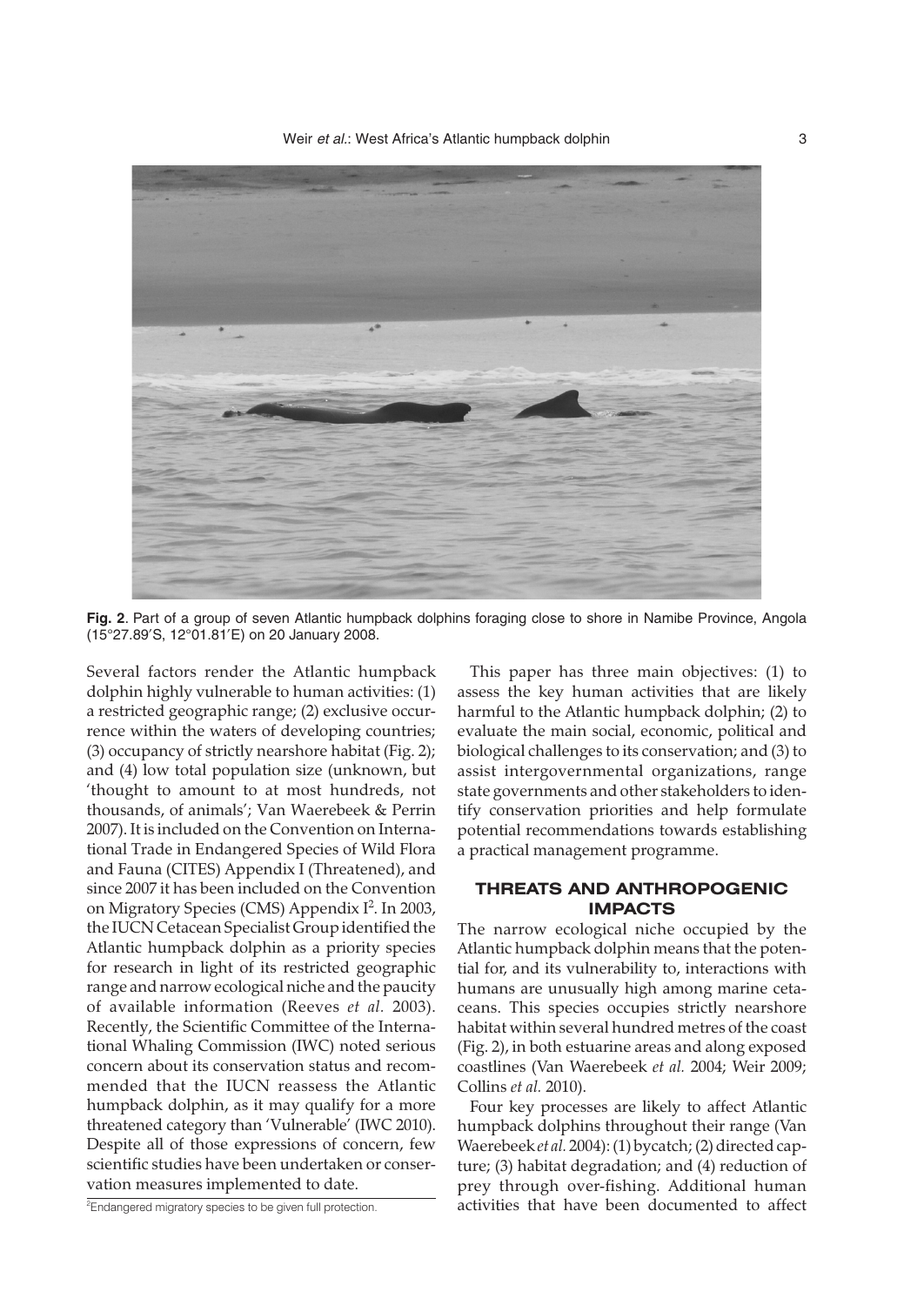Indo-Pacific humpback dolphins (*S. chinensis*) 3 and other small, coastal cetacean species may also apply to Atlantic humpback dolphins. Many of the threats described in the following sections may act cumulatively, increasing their overall impact. For example, Bearzi *et al.* (2004) noted that the combined impact of deliberate culls and habitat degradation caused the disappearance of short-beaked common dolphins (*Delphinus delphis*) from the Adriatic Sea.

It should be emphasized that Atlantic humpback dolphin mortality is poorly documented, as would be expected given the paucity of research attention and reporting schemes to date, the fact that local people may distribute bycaught animals for meat before they can be recorded (Van Waerebeek *et al.* 2004), and the reluctance to openly bring cetaceans ashore illegally in several countries due to the risk of prosecution, e.g. in Togo (Segniagbeto & Van Waerebeek 2010).

#### **Bycatch**

Incidental capture in fishing gear is the main source of anthropogenic mortality for small cetaceans worldwide (Reeves *et al.* 2003), involving a range of fishing gear such as gillnets, trawls and long-lines. Bycatch is the primary cause of mortality identified to date for humpback dolphins in West Africa (Van Waerebeek *et al.* 2004; Van Waerebeek & Perrin, 2007; Bamy *et al.* 2010; Collins *et al.* 2010), and is likely to represent the most important threat to the species throughout its range, as is the case for other small endangered cetaceans such as the vaquita (Vidal 1993; Rojas-Bracho *et al.* 2006), Maui's dolphin (*Cephalorhynchus hectori maui*) (Baker *et al.* 2002; Slooten *et al.* 2006) and Irrawaddy dolphin (*Orcaella brevirostris*) (Baird & Beasley 2005; Kreb & Budiono 2005), as well as the baiji (*Lipotes vexillifer*), which was recently declared functionally extinct (Zhou & Wang 1994; Turvey *et al.* 2007). Shark set nets to protect beaches off Kwazulu-Natal, South Africa (Cockcroft 1990) and regular gillnets in the eastern Taiwan Strait (Wang *et al.* 2007) and around the Indian Ocean (Ross *et al.* 1994) are also frequent causes of mortality for Indo-Pacific humpback dolphins.

To date, bycatch of Atlantic humpback dolphins has been documented in Mauritania, Senegal, Guinea-Bissau, Guinea and the Republic of the Congo, and it has been highly suspected or

inferred to occur in (at least) Western Sahara and The Gambia (Van Waerebeek *et al.* 2004; Van Waerebeek & Perrin 2007; Bamy *et al.* 2010; Collins *et al.* 2010). Entanglement in gillnets is the most frequently reported form of humpback dolphin bycatch in West Africa. However, these dolphins have also been taken on octopus lines and in beach seines and fish traps (Van Waerebeek *et al.* 2004; Van Waerebeek & Perrin 2007).

Estimates of small cetacean mortality in gillnets are difficult to obtain, especially for artisanal fisheries (Reeves *et al.* 2003). However, the known instances of humpback dolphin bycatch and the prevalence of nearshore gillnetting in many areas (see Namibe Province case study below) are suggestive of a widespread impact. The lack of systematic monitoring effort at fish landing sites and markets, e.g. in Guinea (Bamy *et al.* 2010) and Nigeria (Uwagbae & Van Waerebeek 2010), prevents an assessment of the scale of dolphin bycatch in most West African states. Ghana is an exception because cetacean landings have been monitored there since 1995, yet no Atlantic humpback dolphins have been recorded (Van Waerebeek *et al.* 2009; Debrah *et al.* 2010). This suggests that the species is now either absent or extremely rare due to high fisheries mortality in the past (Van Waerebeek & Perrin 2007; Van Waerebeek *et al.* 2009). Alternatively a natural distribution gap may exist off Ghana/Togo related to periodic cool upwelling (Debrah *et al.* 2010).

# **A case study: Nearshore fishing activity in Namibe Province, Angola**

Data on the location of fishing nets, boats and coastal villages were collected as part of a wider study of the ecology of the humpback dolphins in Namibe Province, Angola (Fig. 1), during the summer and winter of 2008 (Weir 2009).

*Methods*. The locations of fishing vessels, beach seines and gillnets (indicated by pairs of marker buoys) were recorded during the outward legs of boat surveys along 55 km of coast centred on Flamingos (Fig. 3). A 5 m rigid-hulled inflatable boat fitted with an 85-hp outboard engine was used. Low eye height of the observers meant that recording of gillnet buoys was mostly restricted to 1 km on either side of the trackline. Since semiindustrial and industrial fishing vessels (usually operating trawls, purse seines or long-lines in Angolan waters) are legally obliged to fish at least 4 nm (7.4 km) from shore (du Preez 2009), most of the fishing activity recorded during coastal boat

<sup>3</sup> The taxonomic status of the genus *Sousa* is unresolved and awaiting wide-scale genetic analysis (Frère *et al.* 2008; H. Rosenbaum, pers. comm.). Many authorities currently recognize only two species, *S. chinensis* (Indo-Pacific) and *S. teuszii* (Atlantic).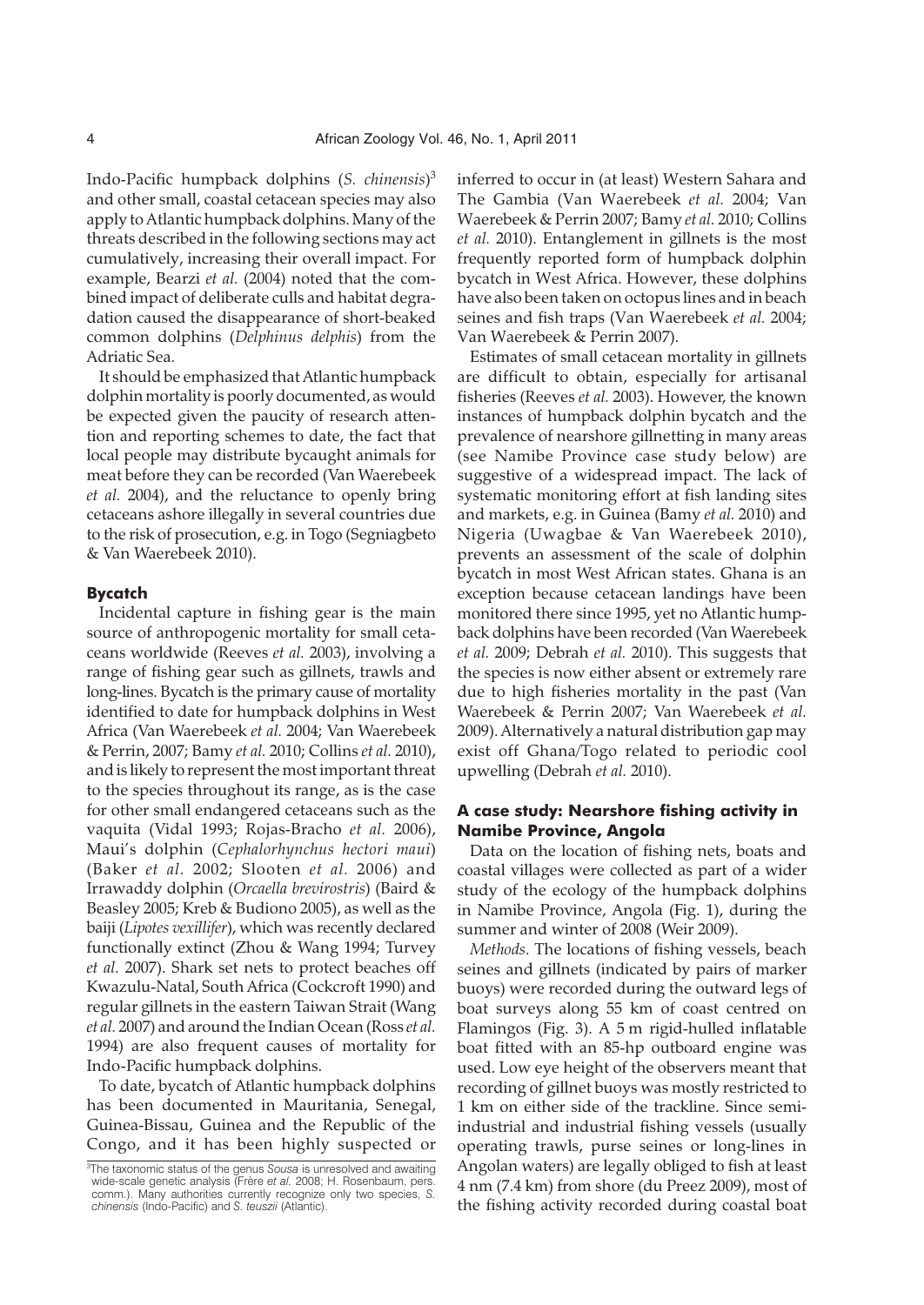

**Fig. 3**. Namibe Province study area showing Flamingos, the ten 5-km area sectors, location of fishing villages ( $\bullet$ ), other buildings ( $\blacktriangle$ ) and fisherman huts ( $\blacksquare$ ) and Atlantic humpback dolphins sightings (+).

surveys was assumed to belong to the subsistence sector (fishing carried out for non-commercial purposes) or artisanal sector (fishing for commercial purposes where boats are ≤14 m long; du Preez 2009), which were analysed together in the remainder of this paper as 'artisanal'. The artisanal fishing vessels were mostly wooden boats or simple canoes made of wood or fibre and powered by paddles or, less commonly, modern fibreglass skiffs powered by outboard engines. Hand lines and gillnets were the primary fishing methods. Occasionally, larger motorized vessels from Namibe were observed in coastal waters, usually operated by multiple crewmen fishing with hand lines.

For analysis, the survey area coastline was divided into ten sectors of 5 km latitude (Fig. 3), and the relative abundance of fishing nets and vessels was calculated in each sector.

*Results*. Fishing activities and coastal develop-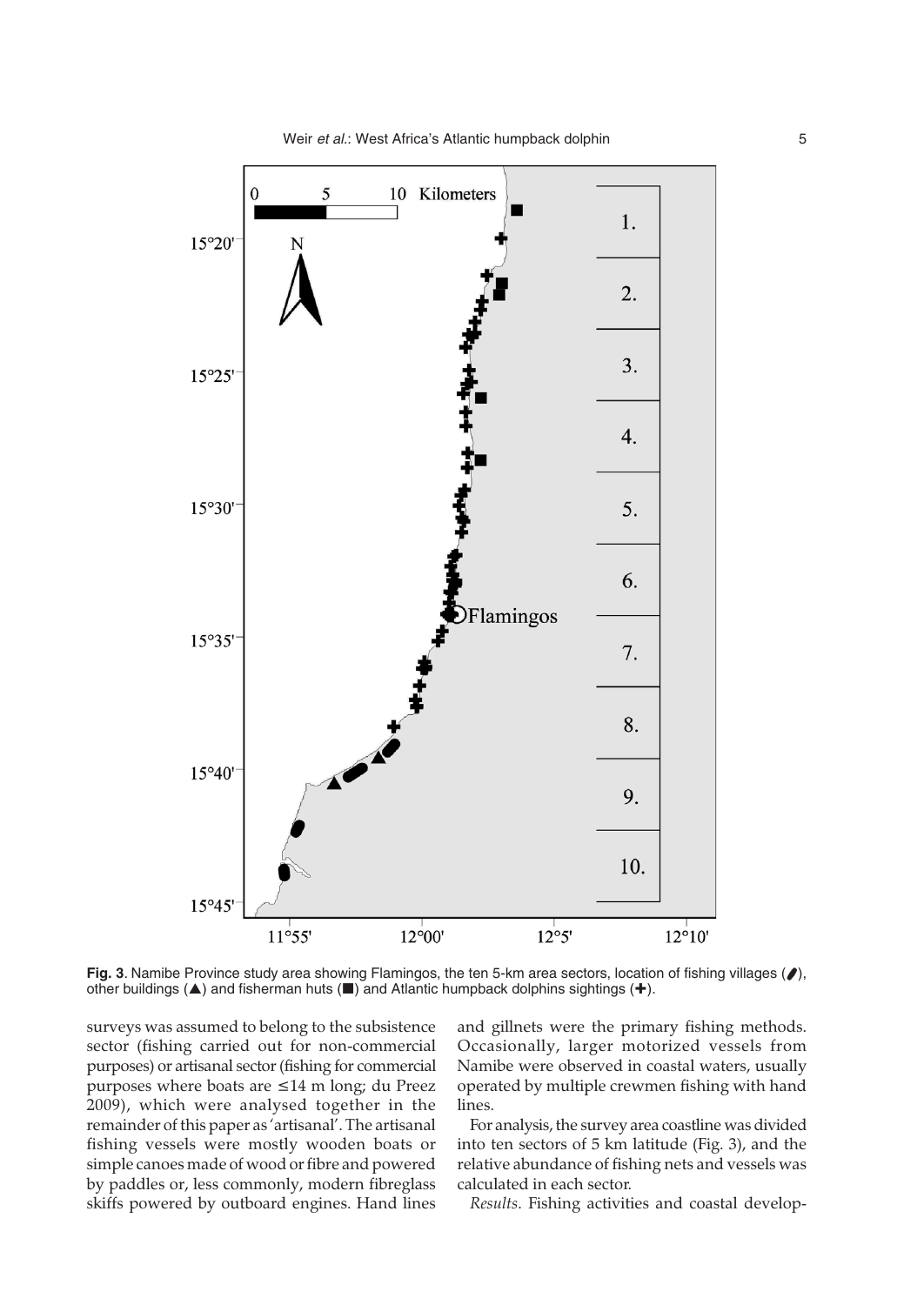

**Fig. 4**. Anthropogenic activities recorded during boat surveys in ten 5-km latitude study area sectors in Namibe Province: **a**, relative abundance of fishing boats; **b**, relative abundance of gillnets.

ment were monitored for a total of 554.4 km of boat travel. Human habitation was mostly limited to sectors 9 and 10 in the south of the study area, where four large coastal fishing communities and a salt mine are located (Fig. 3). Habitation in sectors 1 to 8 was low, comprising only five small huts in occasional use by fishermen and a tourist lodge for shore anglers at Flamingos (Fig. 3).

Fishing vessel activity was relatively low (especially within 1 km of the coast) in sectors 1 to 8, but increased markedly in sector 9 and reached over 4.8 boats per km of coast in sector 10 (Fig. 4a). Almost all fishing boats in sectors 9 and 10 were artisanal.

Gillnets were recorded only in sectors 4 to 10. Net density peaked markedly in sector 10, where 2 nets per km were recorded within 1 km of the shore (Fig. 4b). Gillnets were also recorded <1 km from shore in sectors 5 and 7 (Fig. 4b), where single gillnets were repeatedly deployed in the same location. For example, at Tuna Bay (sector 5) a gillnet was observed at distances of 30 to 500 m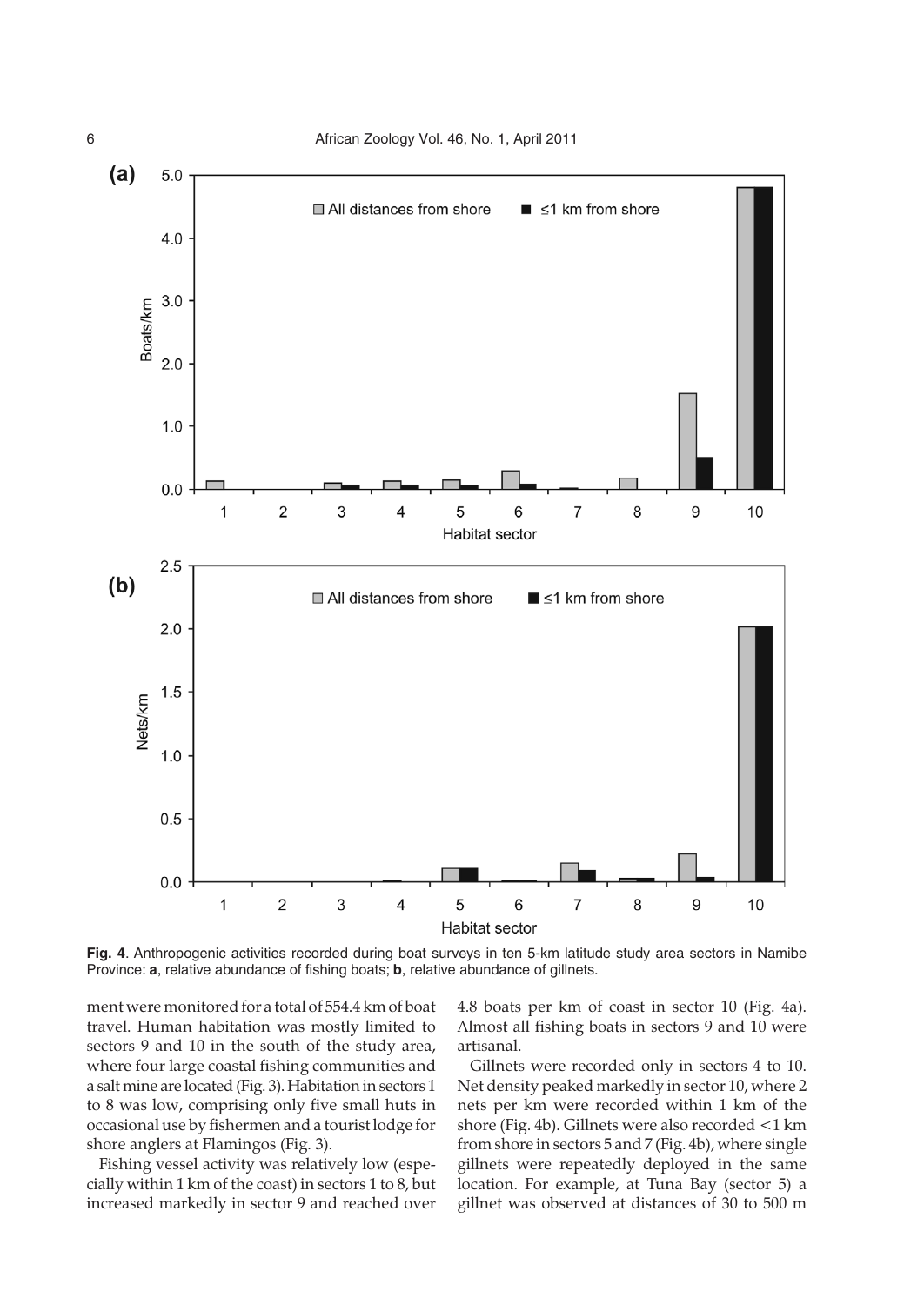from the shore every day. Beach seining was observed at coastal fishing villages in sectors 9 and 10.

*Conclusions*. High densities of human habitation, gillnets and fishing boats were recorded in the two southernmost sectors of the study area, which were the only areas where no humpback dolphins were observed during the study (Weir 2009). The persistent deployment of gillnets close to shore in some local areas used regularly by dolphins (e.g. Tuna Bay; Weir 2009) probably comprises the single most important threat to humpback dolphins in the region. Furthermore, very high gillnet densities also occur along the coast of central Angola between Luanda and the Cuanza River mouth (I. Nicolson, pers. comm.), and therefore coastal dolphins are probably at risk of being bycaught throughout Angola.

#### **Deliberate takes**

Directed exploitation is usually driven by the demand for products (Reeves *et al.* 2003). Dolphins taken in fisheries are used for human consumption ('marine bushmeat' *sensu* Clapham & Van Waerebeek 2007) or fishing bait to varying degrees in several West African countries (Van Waerebeek *et al.* 2000; Alfaro-Shigueto & Van Waerebeek 2001; Van Waerebeek *et al.* 2003), including Senegal, The Gambia and Mauritania, three confirmed humpback dolphin range states.

On four occasions between 2007 and 2009 'dolphin bushmeat' *en route* to Pointe Noire was confiscated by officials at Conkouati-Douli National Park in the Republic of the Congo (Collins *et al.* 2010). In Nigeria common bottlenose dolphins (*Tursiops truncatus*) and probably other, undetermined species are deliberately captured with gillnets and then sold for human consumption (Uwagbae & Van Waerebeek 2010), and small cetaceans were known to be taken with some regularity in Senegal until at least 2001 (Van Waerebeek *et al.* 2000, 2003).

Hunting for terrestrial bushmeat in Ghana is linked directly to the availability of fish, with poor fishing years reflected by increased bushmeat trade (Brashares *et al.* 2004). There is evidence that dolphin takes in West African countries are also linked to socioeconomic factors. For example, a growing commercialization of small cetacean products in 1995–2009 has occurred in Ghana following a gradual decline of the per capita fish supply since 1975 and concurrent with a decline in total catches of 'aquatic organisms' (from shellfish to sharks) since 1999 (Debrah *et al.,* 2010).

Segniagbeto & Van Waerebeek (2010) reported that catches of small cetaceans increased in response to declining fish stocks in Togo, and Uwagbae & Van Waerebeek (2010) noted that dolphin captures in Nigeria had increased following the recent economic downturn and a decrease in fish sales.

Specific accounts of directed takes of Atlantic humpback dolphins are scarce, but they are believed to occur with some regularity (Van Waerebeek & Perrin 2007). Most reported instances of consumption of humpback dolphin meat have been the result of bycatch, e.g. a bycaught animal in Conkouati-Douli National Park in Congo was butchered and distributed amongst fishermen (Collins *et al.* 2010), and one was found for sale at the fish landing site of Dixinn in Guinea (Bamy *et al.* 2010). However, there is concern that consumption of bycaught dolphin meat will lead to deliberate capture via 'directed entanglement' (Clapham & Van Waerebeek 2007). This has happened in other less-developed countries with coastal fisheries, for example in Peru (Van Waerebeek & Reyes 1994), the Philippines (Dolar 1994) and Tanzania (Amir *et al.* 2002).

#### **Habitat loss and degradation**

The loss and fragmentation of habitat due to expanding coastal communities, coastal development, dredging, trawling, deforestation, mangrove destruction, pollution, mining, mariculture, eutrophication and oil spills represents a worldwide threat to many marine species. The reliance of Atlantic humpback dolphins on restricted nearshore waters and their particular sensitivity to disturbance from boat traffic $4$  renders them especially vulnerable to habitat degradation, a threat that has been specifically identified for Atlantic humpback dolphins in Senegal (Van Waerebeek *et al.* 2004) and Angola (Weir 2009), and has been suggested as one potential cause (besides bycatch) for the species' apparent absence in Ghana (Van Waerebeek *et al.* 2009; Debrah *et al.* 2010). Habitat degradation is also reported as a threat for Indo-Pacific humpback dolphins in several parts of their range (e.g. Karczmarski 2000; Jefferson & Karczmarski 2001; Wang *et al.* 2007; Jefferson*et al.* 2009).

In West Africa, the destruction and degradation of coastal habitat used by humpback dolphins may result particularly from expanding coastal fishing communities and cities, industrial development (e.g. construction of liquefied natural gas

<sup>4</sup> The Atlantic humpback dolphin is a shy species; when approached by boat it will often flee (Van Waerebeek & Perrin 2007).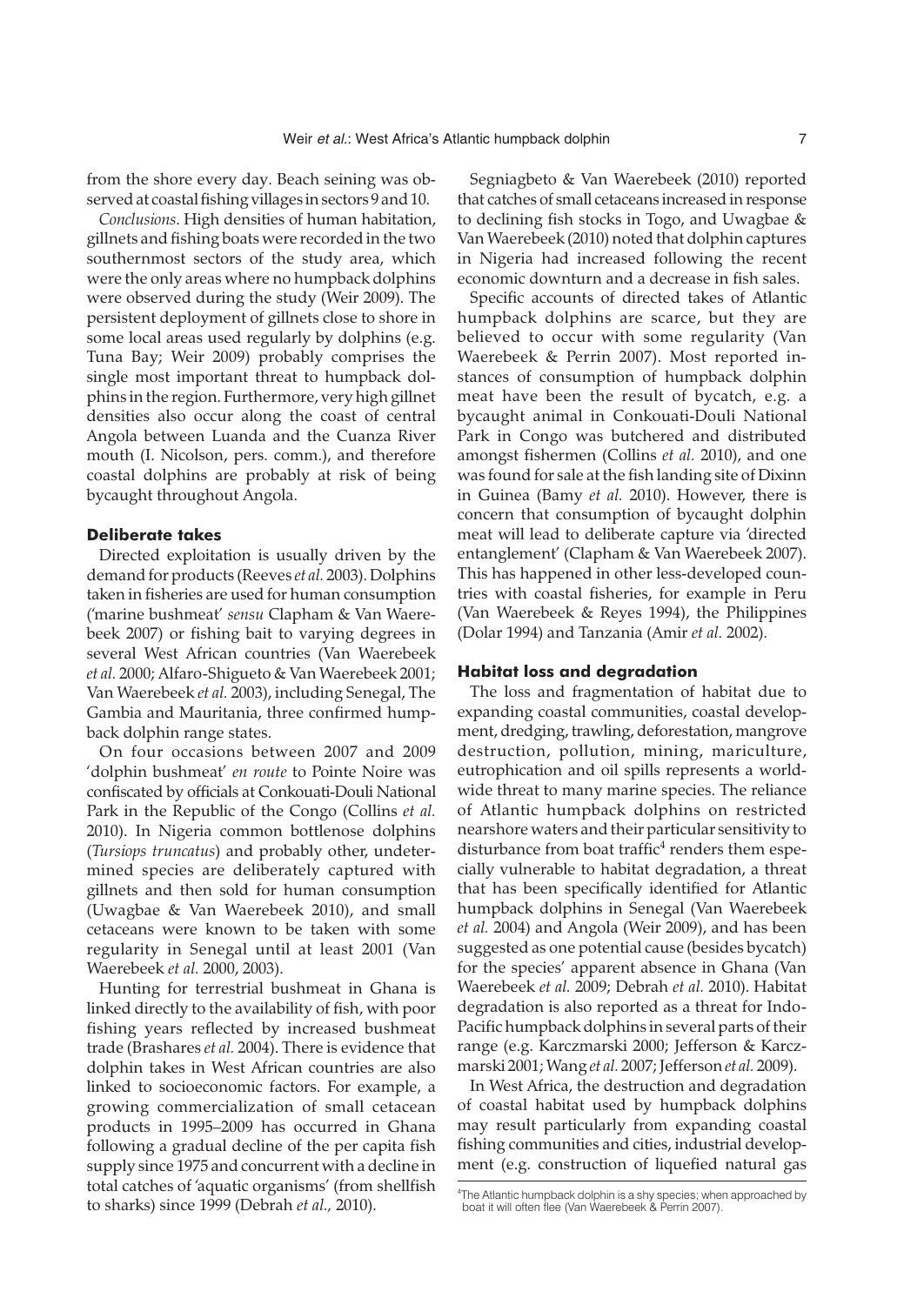(LNG) plants, pipelines and coastal terminals) and harbour construction and expansion. Some specific examples include: (1) the coastal waters off Lagos, Nigeria, where over 68% of trawl catches consist of solid waste and debris and there is pollution from oil discharges (Solarin 2010); (2) the discarding of phosphorite tailings from a mining site directly into the sea off Togo causing pollution with toxic trace elements (Segniagbeto & Van Waerebeek 2010); and (3) prevalent and increasing illegal fishing activity in nearshore waters, including protected areas such as Mayumba National Park in Gabon (Witt *et al.* 2008) and Conkouati-Douli National Park in Congo (Collins *et al.* 2010).

#### **Prey depletion from overfishing**

Prey depletion, resulting from intensive and unsustainable exploitation of local fish stocks, can cause marked declines in cetacean species (e.g. Bearzi *et al.* 2006). Van Waerebeek *et al.* (2004) considered reduced foraging success from overfishing to be a potentially restricting factor for the recovery of depleted Atlantic humpback dolphin populations. Limited data indicate that prey species include grunt (*Pristipoma juvelini*), bongo (*Ethmalosa fimbriata*) and mullet (*Mugil* spp.) (Cadenat 1959; Van Waerebeek *et al.* 2003, 2004; Weir 2009), and, similar to the Indo-Pacific humpback dolphin (Barros & Cockcroft 1991), Atlantic humpback dolphins probably also prey on reefdwelling species.

Fish are a crucial source of protein and income in all West African coastal countries. For example, 95% of Angola's fish catch is consumed domestically and up to half of the Angolan population depends on marine fisheries for a significant part of their livelihood (du Preez 2009). Although reported Angolan artisanal catches increased from 31 131 tonnes to 50 420 tonnes between 1998 and 2001 (FAO 2004), declines in the estimated biomass of most fish groups between 1996 and 2003 indicate that the catches may have been unsustainable (du Preez 2009). Similarly, trawl surveys in the Gulf of Guinea since 1977 indicate that fish biomass in nearshore and offshore waters has declined by at least 50% (Brashares *et al.* 2004).

Although overfishing of nearshore fish stocks may directly reduce prey availability for both dolphins and humans, overfishing of offshore fish stocks by foreign and domestic commercial fleets also potentially impacts humpback dolphins by reducing fish availability to local fishers and communities resulting in: (1) intensified fishing effort in nearshore waters, which further depletes available prey and increases the risk for dolphin entanglement in nets; and (2) greater use of bushmeat. Fishery cooperation agreements between the European Union (EU) and West African coastal states to supply European markets place growing pressure on marine resources (Kaczynski & Fluharty 2002), and fish harvests by EU vessels in West African waters increased by a factor of 20 between 1950 and 2001 (Brashares *et al.* 2004). Fleets from the People's Republic of China, Korea and Japan also have extensive agreements to use West Africa's coastal resources to supply their own domestic markets (Kaczynski & Fluharty 2002), and illegal pirate fishing is widespread (Brashares *et al.* 2004). Commercial export of fish by both foreign and domestic fleets causes further reductions in the supply of fish to local people. In protein-deficient countries any declines in fish availability will result in enhanced reliance on bushmeat (Brashares *et al.* 2004), including marine bushmeat.

#### **Other potential threats**

*Marine pollution*. Pollution of the marine environment may originate from terrestrial, atmospheric and shipping sources, including sewage, industrial waste discharges and emissions, run-off from urban and agricultural areas, vehicle and vessel exhausts, garbage and oil spills. To date most studies of cetaceans have focused on organochlorines such as polychlorinated biphenyls (PCBs) and the pesticide dichlorodiphenyltrichlorothane (DDT), which can cause immunosuppression leading to increased susceptibility to infectious diseases, reproductive failure, physical deformities and direct mortality from neuropathology (Ross *et al.* 2000; Parsons 2004; Van Bressem *et al.* 2009). Parsons (2004) and Jefferson *et al.* (2006) found that Indo-Pacific humpback dolphins in Hong Kong contained sufficientlyelevated concentrations of organochlorines (predominantly DDT) and trace elements (particularly mercury) to cause serious health problems. Hong Kong is a large industrial city, and pollution levels in the region may be far higher than those encountered in most of West Africa. Nevertheless, PCB and DDT levels in humpback dolphins from less industrialized regions may also be high (e.g. De Kock *et al.* 1994), and several large port cities (e.g. Nouadhibou, Dakar, Conakry, Lagos, Douala, Luanda) exist within the geographic range of Atlantic humpback dolphins.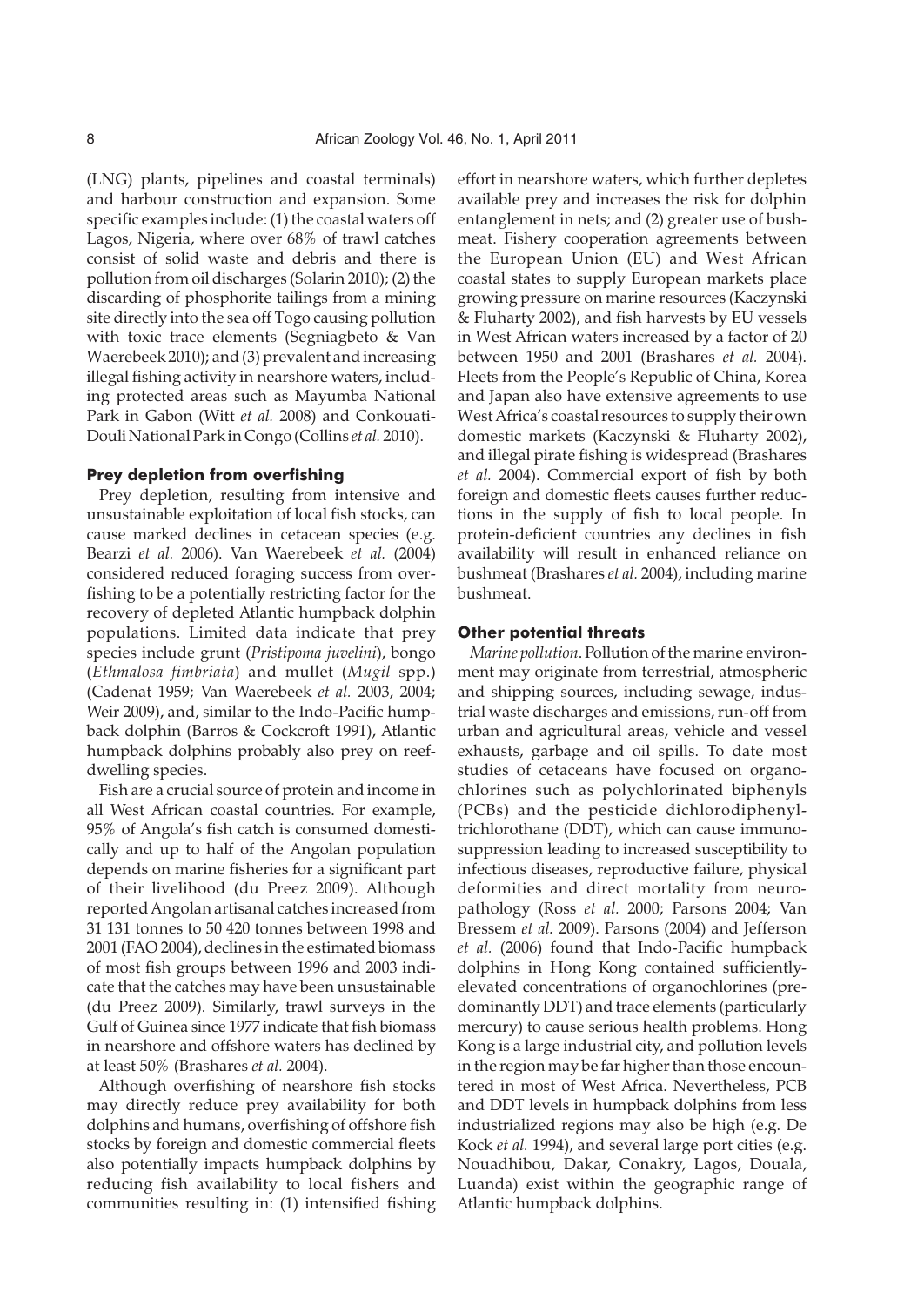Coastal cetaceans are vulnerable to a variety of bacterial, fungal and viral pathogens originating from untreated sewage and ballast water discharged from ships entering the aquatic environment and being transferred via prey or wounds, leading to debilitating morbidity or mortality (Parsons & Jefferson 2000; Van Bressem *et al.* 2009). The tendency for Atlantic humpback dolphins to inhabit bays and estuarine systems increases their susceptibility to pollution, particularly when these areas are located downstream of significant human habitation.

The oil and gas industry in the region also generates pollution. Oil spills can have toxic effects if cetaceans breathe contaminated air in the vicinity of a spill; this may result in lung congestion, pneumonia and neurological damage and liver disorders (Reeves *et al.* 2003; Matkin *et al.* 2008). Additionally, the ingestion of contaminated prey may have chronic impacts. Two populations of killer whales (*Orcinus orca*) in Prince William Sound declined by 33% and 41% respectively in the year following the 1989 *Exxon Valdez* oil spill (Matkin *et al.* 2008), emphasizing the potential vulnerability of coastal cetacean populations to localized oil spills.

*Climate change*. The potential consequences of climate change are poorly understood but in the long term such a change will likely affect many cetacean species, since water temperature appears to be one of the main factors influencing their geographic range and may also impact them indirectly via their prey distribution (MacLeod 2009). The Atlantic humpback dolphin is a subtropical/tropical species, and increases in water temperature predicted during climate change are expected to be favourable, theoretically with the potential to result in range expansion (MacLeod 2009). However, it has been suggested that greater frequency and severity of storms, flooding, and drought predicted for climate change in tropical areas may intensify resource-use conflicts between people and dolphins (Reeves *et al.* 2003).

*Anthropogenic sound*. The impacts of anthropogenic sound on cetaceans may include hearing loss, tissue damage, behavioural disturbance, masking of communication sounds and displacement of prey species (Gordon *et al.* 2004). Underwater sound from shipping and industrial activities has been highlighted as a potentially major threat to Indo-Pacific humpback dolphins in the eastern Taiwan Strait (Wang *et al.* 2007) and off Hong Kong (Jefferson *et al.* 2009). Coastal cetaceans may respond to both water-borne and terrestrial sound sources; e.g. South Asian river dolphins avoided areas of noisy shoreline activity during the grass-cutting season (Smith 1993). Atlantic humpback dolphins may be subject to increasing exposure to anthropogenic sound associated with coastal development and shipping. Certain areas of West Africa (especially Nigeria, Ghana, Equatorial Guinea, Gabon, Congo and Angola) are the focus of growing hydrocarbon exploration, with high-amplitude impulsive sound produced during geophysical seismic surveys and additional sound (e.g. drilling, pile-driving, explosions and dredging) associated with the construction and operation of platforms, underwater pipelines, ship-mooring structures and LNG terminals. All of these activities have the potential to disturb and displace humpback dolphins.

*Other factors*. While vessel strikes and live captures for aquaria are documented threats for Indo-Pacific humpback dolphins (Ross *et al.* 1994; Parsons & Jefferson 2000; Reeves *et al.* 2003; Jefferson *et al.* 2006; Van Waerebeek *et al.* 2007; Jefferson *et al.* 2009), these are unlikely to significantly affect Atlantic humpback dolphins at present.

# **IMPLICATIONS OF HUMAN ACTIVITIES FOR DOLPHIN CONSERVATION**

#### **Reduced abundance**

The eight Atlantic humpback dolphin management stocks identified by Van Waerebeek *et al.* (2004) were thought to number from tens to a few hundred animals each. Only one area, Namibe Province in Angola, has a recent abundance estimate and only 10 individuals were repeatedly photo-identified (Weir 2009). Given the small number of animals recorded and their high site fidelity off Namibe Province (Weir, 2009), and the lack of verified sightings from anywhere else in Angola (Van Waerebeek *et al.* 2004; Weir, 2009), the Angola Management Stock proposed by Van Waerebeek *et al.* (2004) is probably very small. The northernmost stock in Dakhla Bay, Western Sahara, also appeared to consist of very few animals in the late 1990s (Notarbartolo di Sciara *et al.* 1998). However, these two stocks are at the edges of the species' current geographic range and may be naturally small as a consequence of occupying marginal habitat. The low abundance of some stocks greatly increases their susceptibility to stochastic perturbations.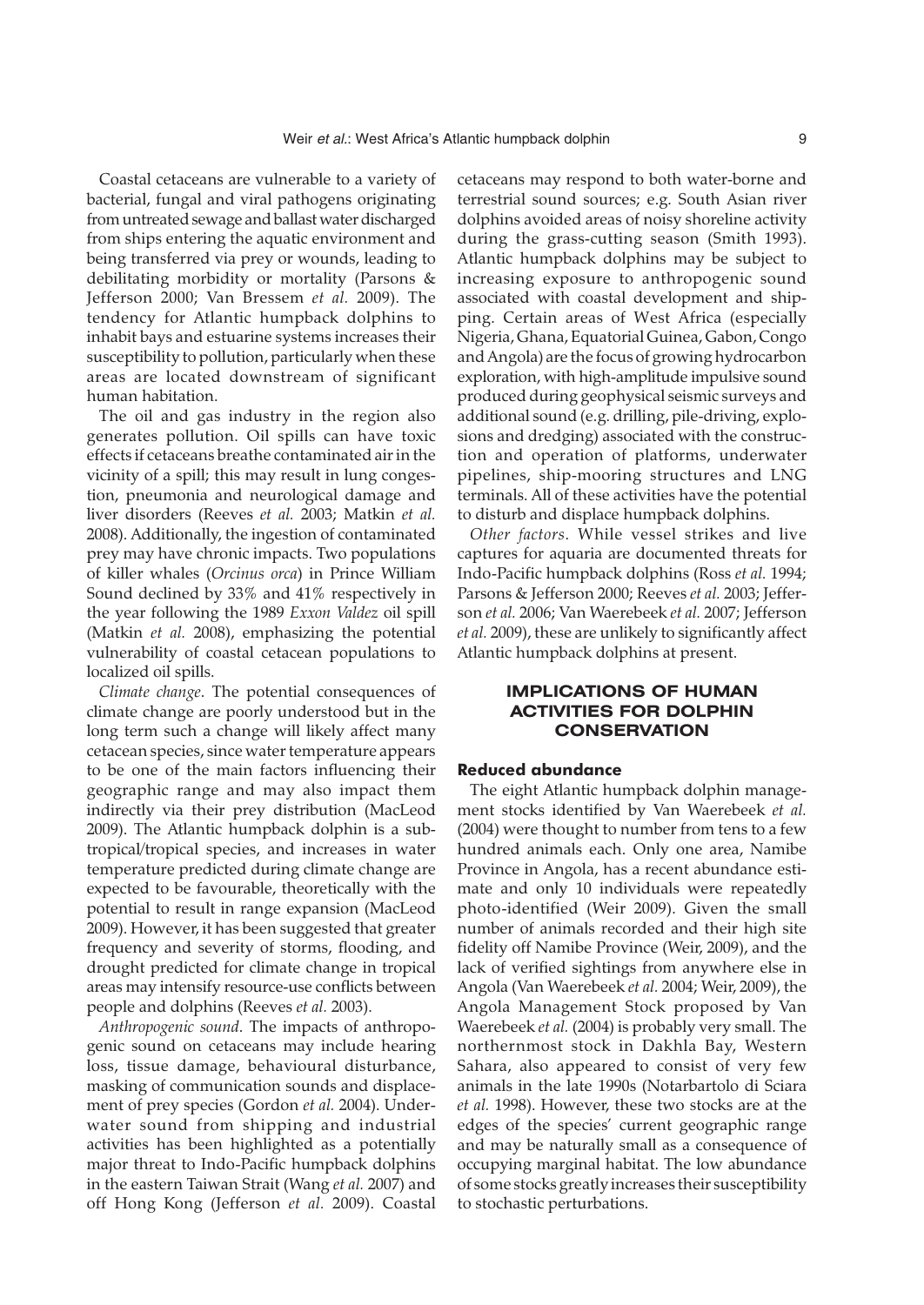#### **Habitat fragmentation**

There is evidence of gaps in the current range of Atlantic humpback dolphins (Van Waerebeek *et al.* 2004). While some of these gaps are likely due to poor survey coverage (e.g. off Sierra Leone, Liberia, Cameroon, Equatorial Guinea and the Democratic Republic of Congo, where almost no cetacean research has been carried out), others appear to be genuine, e.g. the lack of Atlantic humpback dolphin records in the long-term Ghanaian bycatch monitoring programmes (Ofori-Danson *et al.* 2003; Van Waerebeek *et al.* 2009; Debrah *et al.* 2010), and are probably a result of fisheries-related mortality and habitat loss (Van Waerebeek & Perrin 2007) or may be natural (Debrah *et al.* 2010). Given that Atlantic humpback dolphins occupy a very narrow, specialized ecological niche, loss of coastal habitat is likely to further fragment the species' range and create isolated groups. The population status of Atlantic humpback dolphin stocks is currently unclear, due to paucity of genetic and morphologic data and poor knowledge of current distribution. However, Van Waerebeek *et al.* (2004) considered it likely that some of the eight management stocks that they defined on geographic grounds alone will need to be recognized also as separate biological populations, following genetic drift through geographic isolation (Futuyma 1998).

#### **Genetic factors**

Virtually nothing is known about the population genetics of the Atlantic humpback dolphin, due to a lack of samples. High mortality and habitat fragmentation can reduce populations to levels at which stochastic variation in demography and in the environment significantly affect their genetic variation and viability (Shaffer 1981; Frankham 1996). Soulé (1976) and Frankham (1996) reported positive relationships between genetic variability and population size in a number of taxonomic groups, including mammals. Therefore, genetic variation in Atlantic humpback dolphins needs to be maintained both by conserving adequately large population sizes and maintaining connectivity between populations.

# **CHALLENGES FOR CONSERVING ATLANTIC HUMPBACK DOLPHINS**

The conservation of Atlantic humpback dolphins involves multiple biological, economic, sociological and political factors. The paucity of recent or detailed baseline data on life history, habitat and

threats is an immediate hindrance to the development of an effective conservation and management strategy. Their contemporary occurrence in several historical and potential range states has not been ascertained, and the species was only shown to occur as far south as southern Angola in 2004 (Van Waerebeek *et al.* 2004; Weir 2010) and was confirmed in the Republic of the Congo as recently as October 2008 (Collins *et al.* 2010). Data on abundance are anecdotal and often outdated (Van Waerebeek *et al.* 2003, 2004), and recent information is available only for Namibe Province in Angola (Weir 2009), and for Ghana (Debrah *et al.* 2010), where none have been recorded in a decade of monitoring. Genetic, morphological, life history and fine-scale distributional data are required to assess population structure throughout their range. The impacts of bycatch and other threats on the species cannot be quantified without life history data, including age at sexual maturity, fecundity, calving interval and longevity, to enable rates of population growth and sustainable take to be calculated.

Perhaps the greatest challenge for conserving Atlantic humpback dolphins is the widespread human poverty that occurs throughout its range states. The Human Development Index (HDI) is a composite statistic used by the United Nations Development Programme (UNDP 2009) to broadly rank countries according to standard of living (gross domestic product per capita), life expectancy at birth and education (adult literacy rate). Of the 10 confirmed and nine potential Atlantic humpback dolphin range states, all (except Western Sahara for which data are lacking) are classified either low or medium in the HDI world classifications (Table 1); 14 of these countries are in the lowest 20% of the 182 ranked countries. It should be borne in mind when establishing conservation measures that artisanal fishing activities significantly contribute to the protein intake and livelihoods of impoverished coastal communities, and that the potential exists for increased reliance on dolphins as bushmeat should the local fisheries be reduced (Alfaro-Shigueto & Van Waerebeek 2001; Clapham & Van Waerebeek 2007). The low HDI of range states is also reflected in a paucity of local scientists carrying out cetacean research, and it may contribute to a lack of awareness of conservation and sustainable exploitation amongst fishing communities that currently have little incentive to conserve dolphins.

Significant challenges also originate from the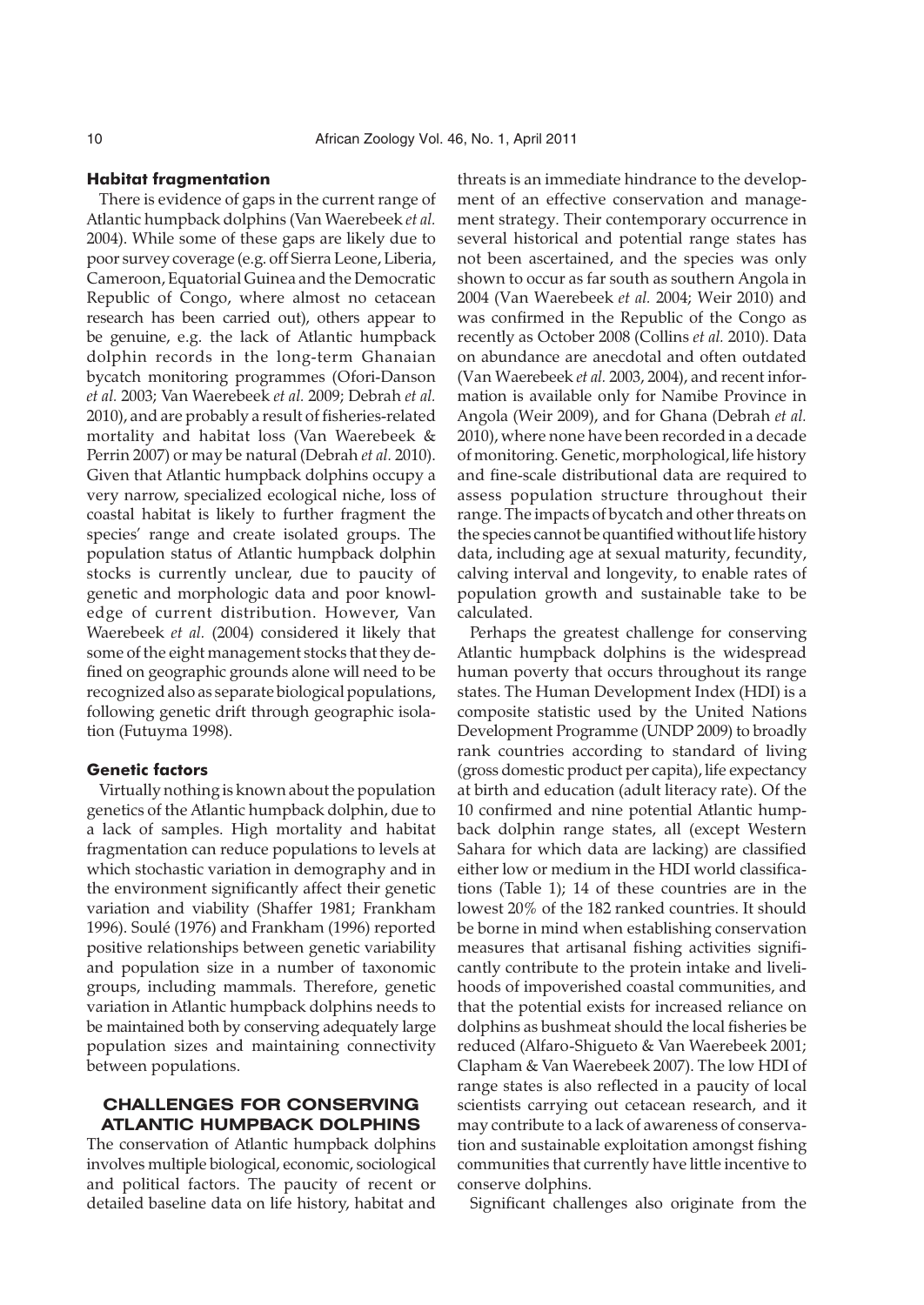| Country                       | HDI world rank<br>(out of 182 countries) | HDI human development<br>classification |
|-------------------------------|------------------------------------------|-----------------------------------------|
| <b>Confirmed range states</b> |                                          |                                         |
| Western Sahara                | N/A                                      | N/A                                     |
| Mauritania                    | 154                                      | Medium                                  |
| Senegal                       | 166                                      | Low                                     |
| The Gambia                    | 168                                      | Low                                     |
| Guinea-Bissau                 | 173                                      | Low                                     |
| Guinea                        | 170                                      | Low                                     |
| Cameroon                      | 153                                      | Medium                                  |
| Gabon                         | 103                                      | Medium                                  |
| Republic of the Congo         | 136                                      | Medium                                  |
| Angola                        | 143                                      | Medium                                  |
| Other potential range states  |                                          |                                         |
| Sierra Leone                  | 180                                      | Low                                     |
| Liberia                       | 169                                      | Low                                     |
| Côte d'Ivoire                 | 163                                      | Low                                     |
| Ghana                         | 152                                      | Medium                                  |
| Togo                          | 159                                      | Low                                     |
| <b>Benin</b>                  | 161                                      | Low                                     |
| Nigeria                       | 158                                      | Medium                                  |
| <b>Equatorial Guinea</b>      | 118                                      | Medium                                  |
| Democratic Republic of Congo  | 176                                      | Low                                     |

**Table 1**. The Human Development Index classification (UNDP, 2009) of the 10 confirmed and nine potential range states (Fig. 1) of Atlantic humpback dolphins

fact that, unlike the baiji and the vaquita, the geographic range of the Atlantic humpback dolphin extends across at least 10 range states (Van Waerebeek *et al.* 2003, 2004). To ensure the most effective species management, these range states will need to coordinate their conservation plans at least to some extent. Regional collaboration within an Intergovernmental Organization framework, such as the Convention on Migratory Species (CMS), may help in promoting transboundary conservation policies.

## **CONSERVATION AND RESEARCH PRIORITIES**

#### **Scientific assessment**

A thorough scientific evaluation of the species throughout its known and potential range states (see Table 1) is required. Atlantic humpback dolphins can be effectively studied from shore at least in some areas (Weir 2009), and given the difficulties with surveying nearshore areas by boat (e.g. shallow water, surf breaks, reef, sand banks), then the potential for shore-based surveys as a logistically and economically viable method should be evaluated. While ultimately a robust scientific assessment of the core areas inhabited by dolphins is required to evaluate abundance,

seasonal distribution and population structure, a network of trained local shore-based observers along the coast might be sufficient to provide initial baseline information on the distribution and approximate number of dolphins in each range state. The recent use of local observers to record dolphins along the coasts of Gabon and the Republic of the Congo is one such example (Collins *et al.* 2010). Surveys should encompass open coasts where Atlantic humpback dolphins are regularly seen in Angola, Congo and Gabon (Weir 2009; Collins *et al.* 2010), in addition to documented estuarine habitats. Status assessments would be greatly facilitated by standardizing and coordinating survey activities across the range states, as far as possible.

It is recommended that range states establish cetacean stranding and bycatch monitoring programmes and encourage training of local biologists in survey methodology and postmortem protocols that include life-history and contaminant load sampling. One scheme of monitoring small cetacean landings has been periodically implemented in Ghana since 1998 (Ofori- Danson *et al.* 2003; Van Waerebeek *et al.* 2009; Debrah *et al.* 2010), and has provided valuable information on cetacean occurrence and trends in exploitation.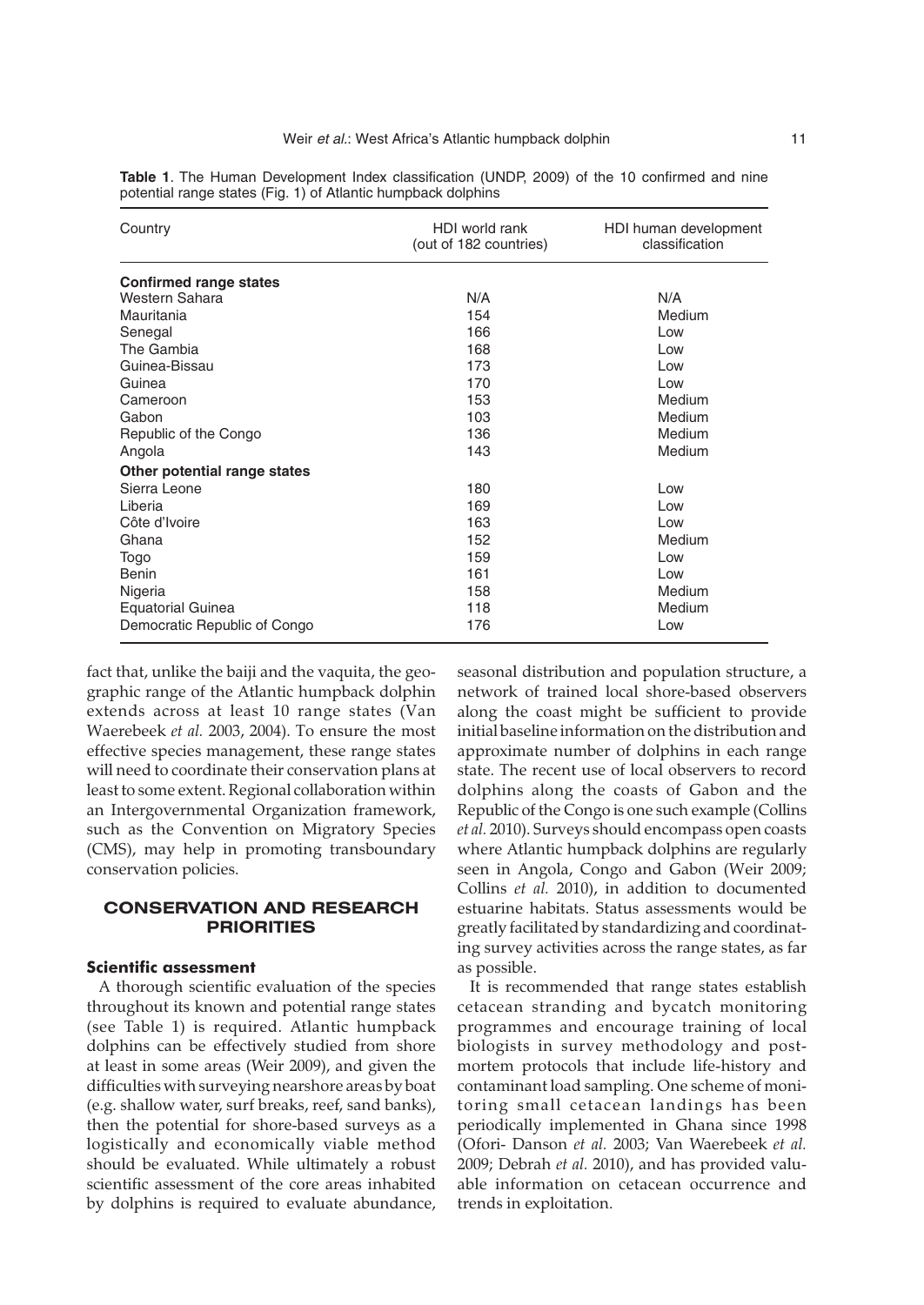#### **Bycatch mitigation**

Bycatch is very difficult to address in impoverished fishing communities, given their high reliance on the marine ecosystem for food and income (Van Waerebeek & Perrin 2007). The use by humpback dolphins of waters almost entirely within 800 m of the coast in Namibe Province (Weir 2009) indicates that, at least in this area, restricting gillnet use to areas beyond 1 km from the shore would greatly reduce the likelihood of bycatch. Although in a very different socioeconomic context, such a measure was introduced in a protected area for Maui's dolphin in New Zealand, where gillnet use was prohibited within 7.4 km of the coast (Slooten *et al.* 2006). However, the complete removal of gillnets was recommended by Wang *et al.* (2007) for Indo-Pacific humpback dolphin habitats in the eastern Taiwan Strait, by Baird & Beasley (2005) for the Irrawaddy dolphin in key parts of the Mekong River, and by Rojas-Bracho *et al.* (2006) for the entire region inhabited by the vaquita in the northern Gulf of California. Site-specific studies are needed to ascertain whether gillnet restrictions (e.g. on size, number and deployment) only in nearshore waters would be sufficient to protect Atlantic humpback dolphins in their core areas or whether total exclusion is required. However, to render fishing restrictions socially acceptable and enforceable at the local level in a West African context would be a formidable task. At the very least, such restrictions would likely require subsidizing local fishers and other stakeholders to compensate for loss of income, the development of other incentive schemes (e.g. alternative employment) to encourage communities to participate, or the provision of alternative less-harmful fishing gear, also recommended for conserving the vaquita (Rojas-Bracho *et al.* 2006). For example, fishing with lines could probably be carried out in coastal areas without causing humpback dolphin mortality. Considerable international aid might be a requisite for implementing subsidy schemes.

Gillnet restrictions are ineffective unless they are properly enforced. Existing national laws in some states that limit fishing in nearshore and estuarine areas are poorly enforced. National legislation banning harmful fishing practices in the Yangtze River existed in China, yet these practices continued and even increased during the last decades of the baiji's decline towards extinction (Zhou *et al.* 1998). Illegal gillnetting also continues in protected areas for Maui's dolphins in New Zealand (Slooten

*et al.* 2006) and vaquitas in the northern Gulf of California (Rojas-Bracho *et al.* 2006). The 2004 Law on Biological Aquatic Resources in Angola makes provision for community observers to work as monitors in the areas reserved for subsistence and artisanal fisheries (du Preez 2009). If implemented, and with sufficient training, such people would be well-placed to monitor compliance with regulations and to report dolphin bycatch events.

While there has been success at reducing bycatch of some small cetacean species using acoustic deterrent devices ('pingers') (e.g. for harbour porpoise *Phocoena phocoena*; Kraus *et al.* 1997), this is not considered a reasonable option for mitigating Atlantic humpback dolphin bycatch. Pingers were considered as a means of reducing vaquita bycatch (Rojas-Bracho *et al.* 2006) and were rejected on the basis that they have not been field-tested with vaquitas (and could not be without incurring additional mortality), bycatch would not be completely eliminated, there is a risk of displacing animals from favoured habitat, and there are considerable logistical and financial problems with implementation of pingers in artisanal fisheries. These issues apply equally to the Atlantic humpback dolphin in West Africa, where the logistics and expense of issuing pingers to all artisanal fishing communities, fitting them to every net and maintaining and monitoring them over the longterm would be prohibitive. Furthermore, even small-scale displacement of Atlantic humpback dolphins from an already-restricted nearshore habitat may be detrimental.

#### **Marine protected areas**

Karczmarski (2000) suggested that the designation of protected areas might be the most effective measure to protect Indo-Pacific humpback dolphins in Algoa Bay in South Africa. There is evidence that Atlantic humpback dolphins exhibit site fidelity in at least some areas, e.g. in Namibe Province (Weir 2009) and in the Saloum Delta, Senegal (Van Waerebeek *et al.* 2003, 2004). Yearround use of such areas indicates the presence of sufficient breeding and feeding habitat to support the species, criteria required for designation as Marine Protected Areas (MPAs). Given the reliance of local communities on coastal waters and the apparently patchy distribution of the species, an MPA system covering its entire range is not feasible. However, core areas where the largest concentrations are currently located should be considered for nomination as internationally-supported MPAs,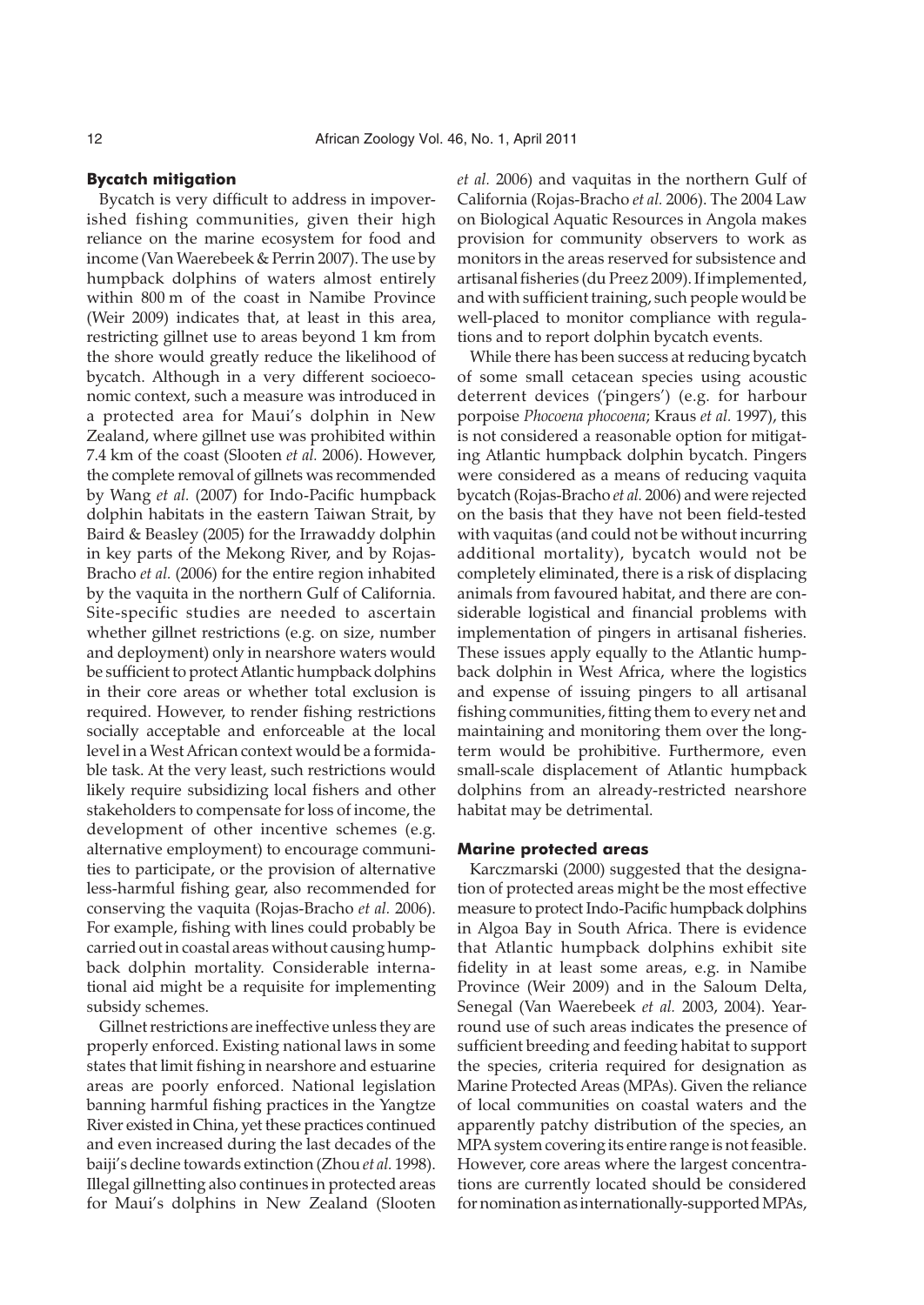with associated restrictions on coastal development and gillnet use.

At least seven range states have protected areas either exclusively marine or incorporating marine habitat that are either proven or likely to be used by Atlantic humpback dolphins: Dakhla National Park in Western Sahara, Banc d'Arguin National Park and Biosphere Reserve in Mauritania, Saloum Delta National Park in Senegal, Niumi National Park and Tanji Bird Reserve in The Gambia, Konkouré Estuary in Guinea, Akanda, Loango, Mayumba and Pongara National Parks in Gabon, and Conkouati-Douli National Park in the Republic of the Congo (Hoyt 2005; Collins *et al.* 2010). The Conkouati-Douli and Mayumba National Parks have a common boundary at the international border and recently signed a transboundary management agreement that created the 'Park Transfrontalier de Mayumba-Conkouati' with the protection of Atlantic humpback dolphins as one of the stated aims (Collins *et al.* 2010). However, it is unclear how many, or how often, dolphins use these reserves, or how effective the parks are in providing protection. Artisanal fishing occurs in most of the protected areas (Hoyt 2005; Collins *et al.* 2010), and the single most serious documented bycatch incident where three Atlantic humpback dolphins were killed occurred in the Saloum Delta National Park (Van Waerebeek *et al.* 2003). As aptly illustrated by continued takes of vaquitas in the Biosphere Reserve of the Upper Gulf of California and Colorado River Delta (Rojas-Bracho *et al.* 2006), MPAs are unlikely to be effective for conserving Atlantic humpback dolphins unless fishing restrictions and especially a ban on gillnet use are fully enforced.

#### **Awareness and training schemes**

The most successful conservation ventures are often those implemented in conjunction with local communities (Sheil & Lawrence 2004; Lundquist & Granek 2005). Regional conservation plans that aim to raise awareness of Atlantic humpback dolphins in coastal communities are greatly encouraged. For example, efforts to publicize the plight of the baiji in China resulted in their adoption as a symbol by a beer company, a hotel and a fertilizer manufacturer (Carwardine 2007), while a 'Critically Endangered' population of Irrawaddy dolphins is the adopted symbol of East Kalimantan Province in Indonesia (Kreb & Budiono 2005). The Indo-Pacific humpback dolphin was selected as the mascot for the handover ceremony of Hong

Kong from the United Kingdom to China in 1997 (Jefferson *et al.* 2009). Awareness campaigns should also seek to educate local communities on the concept of ecological sustainability. Baird & Beasley (2005) found that villagers in Cambodia were generally supportive of the development of 'Fish Conservation Zones' where gillnet use was stopped or restricted, since subsequent increases in fish stocks were beneficial to all. Such schemes might be effective methods of implementing gillnet restrictions in the areas inhabited by Atlantic humpback dolphins.

One method by which awareness of cetaceans, and economic incentives for their protection, can be raised within local communities is via the introduction of nature-orientated tourism projects. Whale and dolphin-watching is growing in Africa, and small-scale community-involved cetaceanfocused tourism projects exist in Gabon (Rosenbaum & Collins 2006), The Gambia (Van Waerebeek *et al.* 2000) and Benin (Van Waerebeek *et al.* 2002). At present, most of the range of the Atlantic humpback dolphin comprises countries where tourism is underdeveloped and where appropriate infrastructure is lacking. However, properly regulated tourism could provide future opportunities to ensure local community involvement in conserving dolphins.

#### **CONCLUSIONS**

The Atlantic humpback dolphin faces many of the same threats and conservation issues as other endangered small cetaceans including the functionally-extinct baiji and the 'Critically Endangered' vaquita. These species occupy restricted geographic ranges and habitats, have low total abundance and face heavy anthropogenic pressures, particularly from fisheries bycatch. In 2003, the IUCN Cetacean Specialist Group identified the Atlantic humpback dolphin as a high priority for research and conservation (Reeves *et al.* 2003). However, in contrast to the baiji and the vaquita, whose plights have been the focus of extensive international scientific survey work, conservation plans and public awareness campaigns (Vidal 1993; Zhou *et al.* 1998; Rojas-Bracho *et al.* 2006; Turvey *et al.* 2007), the decline of the Atlantic humpback dolphin has been documented only anecdotally and has prompted little response.

Van Waerebeek & Perrin (2007) reported that the Atlantic humpback dolphin requires 'the maximum possible legal and other protection, considering its low abundance, threatened habitat, suspected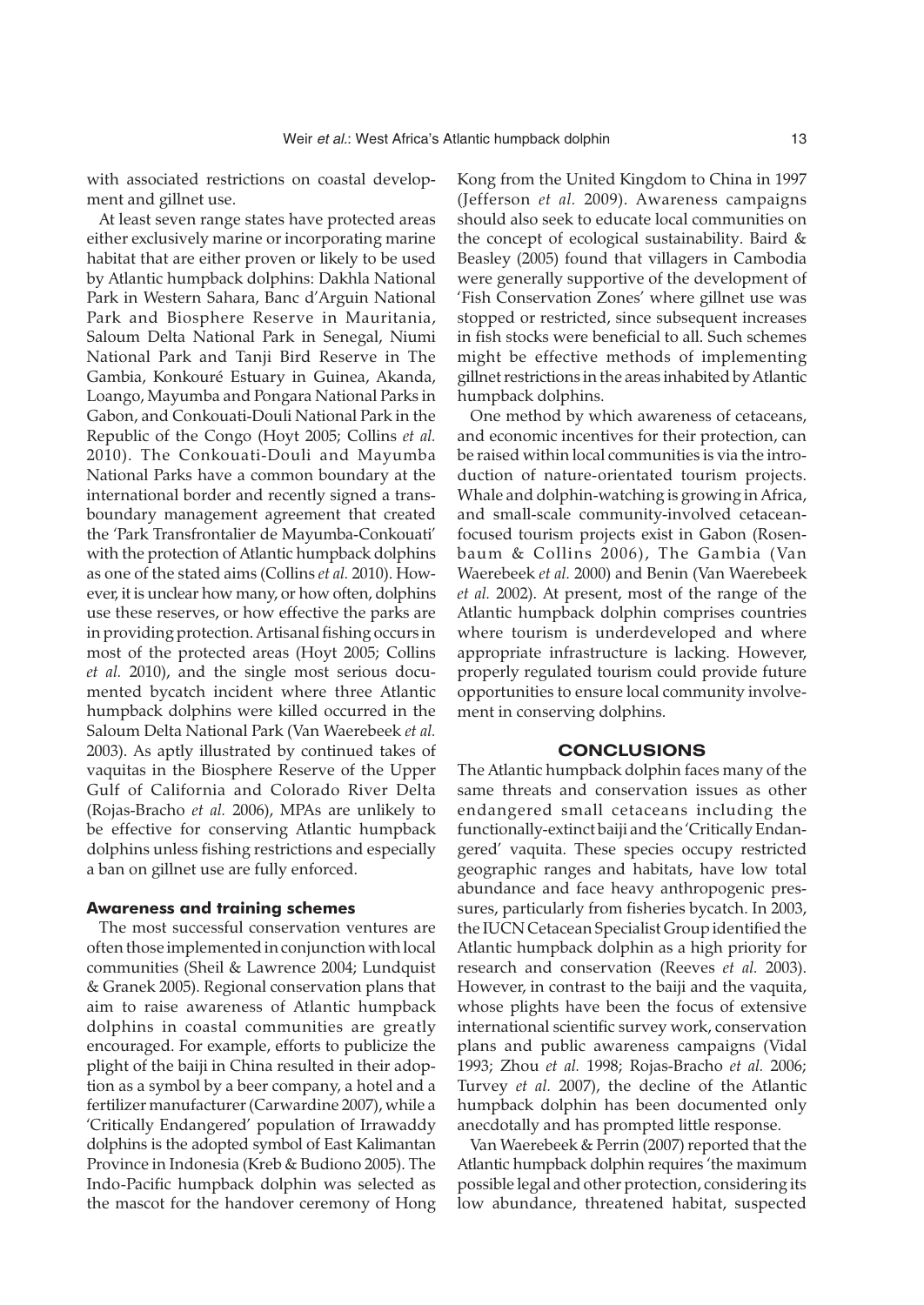fragmentation of distribution range, unknown natural history and low prospects for efficient monitoring of stock status'. This review has made some suggestions towards how this might be achieved. Recommended priorities for all known and potential range states of the Atlantic humpback dolphin include: (1) surveys of current distribution and abundance; (2) bycatch monitoring programmes to obtain an estimate of annual mortality and to conduct post-mortem examinations for life-history data; (3) local awareness and training schemes; and (4) protection of core areas by the reduction/elimination of nearshore (at least ≤1 km from shore) gillnet use.

Given the numerous challenges to establishing monitoring programmes in all range states, it is highly unlikely that scientific data unequivocally supporting a decline of Atlantic humpback dolphins will become available in the near future. In the case of the vaquita, it was estimated that detecting an annual decline of 10% (at a statistical significance probability level of 0.05) would require annual surveys over a period of 20 years at a cost of approximately US\$13 million (Jaramillo-Legorreta *et al.* 2007). Such lengthy delays while collecting adequate data may be highly detrimental. Ample warning was provided of the high probability of extinction of the baiji (Zhou *et al.* 1998; Zhang *et al.* 2003), yet ultimately its decline was too rapid, and the response too slow and inefficient, for conservation measures to be implemented (Turvey *et al.* 2007). Scientists are currently warning of a similar scenario for the long-term viability of the Atlantic humpback dolphin unless conservation measures are taken and soon (Reeves *et al.* 2003; Van Waerebeek *et al.* 2003, 2004; Van Waerebeek & Jefferson 2004; Van Waerebeek & Perrin 2007; Weir 2009).

#### ACKNOWLEDGEMENTS

The Namibe Province study received financial support from Ketos Ecology, the Whale and Dolphin Conservation Society and the University of Aberdeen (U.K.) Small Grants Fund. Much of the cited information on Atlantic humpback dolphins outside of Angola was obtained through UNEP/CMS-WAFCET projects (directed by KVW). A consultancy with Pew allowed KVW to dedicate time to the manuscript drafting. Recent fieldwork in Gabon and Congo led by TC was supported by the Central African Regional Program for the Environment (CARPE) and the Wallace Research Foundation. Thanks to Colin MacLeod, Graham Pierce and the Sub-committee on Small Cetaceans

of the IWC Scientific Committee for feedback on the draft manuscript, and to Randall Reeves and William Perrin for making numerous constructive comments during their reviews.

#### REFERENCES

- ALFARO-SHIGUETO, J. & VAN WAEREBEEK, K. 2001. Drowning in the sea of silence: the bushmeat concept applied for marine fauna. Paper presented at the Fourth Biennial Zoos and Aquariums Committing to Conservation Conference, Cocoa Beach, Florida, 28 November – 2 December 2001.
- AMIR, O.A., BERGGREN, P. AND JIDDAWI, N.S. 2002. The incidental catch of dolphins in gillnet fisheries in Zanzibar, Tanzania. *Western Indian Ocean Journal of Marine Science* **1**: 155–162.
- BAIRD, I.G. & BEASLEY, I.L. 2005. Irrawaddy dolphin *Orcaella brevirostris* in the Cambodian Mekong River: an initial survey. *Oryx* **39**: 301–310.
- BAKER, A.N., SMITH, A.N.H. & PICHLER, F.B. 2002. Geographical variation in Hector's dolphin: recognition of new subspecies of *Cephalorhynchus hectori. Journal of the Royal Society of New Zealand* **32**: 713–727.
- BAMY, I.L., VAN WAEREBEEK, K., BAH, S.S., DIA, M., KABA, B., KEITA, N. & KONATE, S. 2010. Species occurrence of cetaceans in Guinea, including humpback whales with southern hemisphere seasonality. *Marine Biodiversity Records* **3**: e48.
- BARROS, N.B. & COCKCROFT, V.G. 1991. Prey of humpback dolphins (*Sousa plumbea*) stranded in eastern Cape Province, South Africa. *Aquatic Mammals* **17**: 134–136.
- BEARZI, G., HOLCER, D. & NOTARBARTOLO DI SCIARA, G. 2004. The role of historical dolphin takes and habitat degradation in shaping the present status of northern Adriatic cetaceans. *Aquatic Conservation: Marine and Freshwater Ecosystems* **14**: 363–379.
- BEARZI, G., POLITI, E., AGAZZI, S. & AZZELLINO, A. 2006. Prey depletion caused by overfishing and the decline of marine megafauna in eastern Ionian Sea coastal waters (central Mediterranean). *Biological Conservation* **127**: 373–382.
- BRASHARES, J.S., ARCESE, P., SAM, M.K., COPPO-LILLO, P.B., SINCLAIR, A.R.E. & BALMFORD, A. 2004. Bushmeat hunting, wildlife declines, and fish supply in West Africa. *Science* **306**: 1180–1183.
- CADENAT, J. 1959. Rapport sur les petits Cétacés ouest-africains. *Bulletin de l'Institut Français d'Afrique Noire* **21**: 1367–1409.
- CARWARDINE, M. 2007. The baiji: so long and thanks for all the fish. *New Scientist* **195**: 50–53.
- CLAPHAM, P. & VAN WAEREBEEK, K. 2007. Bushmeat and bycatch: the sum of the parts. *Molecular Ecology* **16**: 2607–2609.
- COCKCROFT, V.G. 1990. Dolphin catches in the Natal shark nets, 1980 to 1988. *South African Journal of Wildlife Research* **20**: 44–51.
- COLLINS, T., BOUMBA, R., THONIO, J., PARNELL, R., VANLEEUWE, H., NGOUESSONO, S. & ROSENBAUM, H.C. 2010. The Atlantic humpback dolphin (*Sousa teuszii*) in Gabon and Congo: cause for optimism or concern? Paper SC/62/SM9 presented to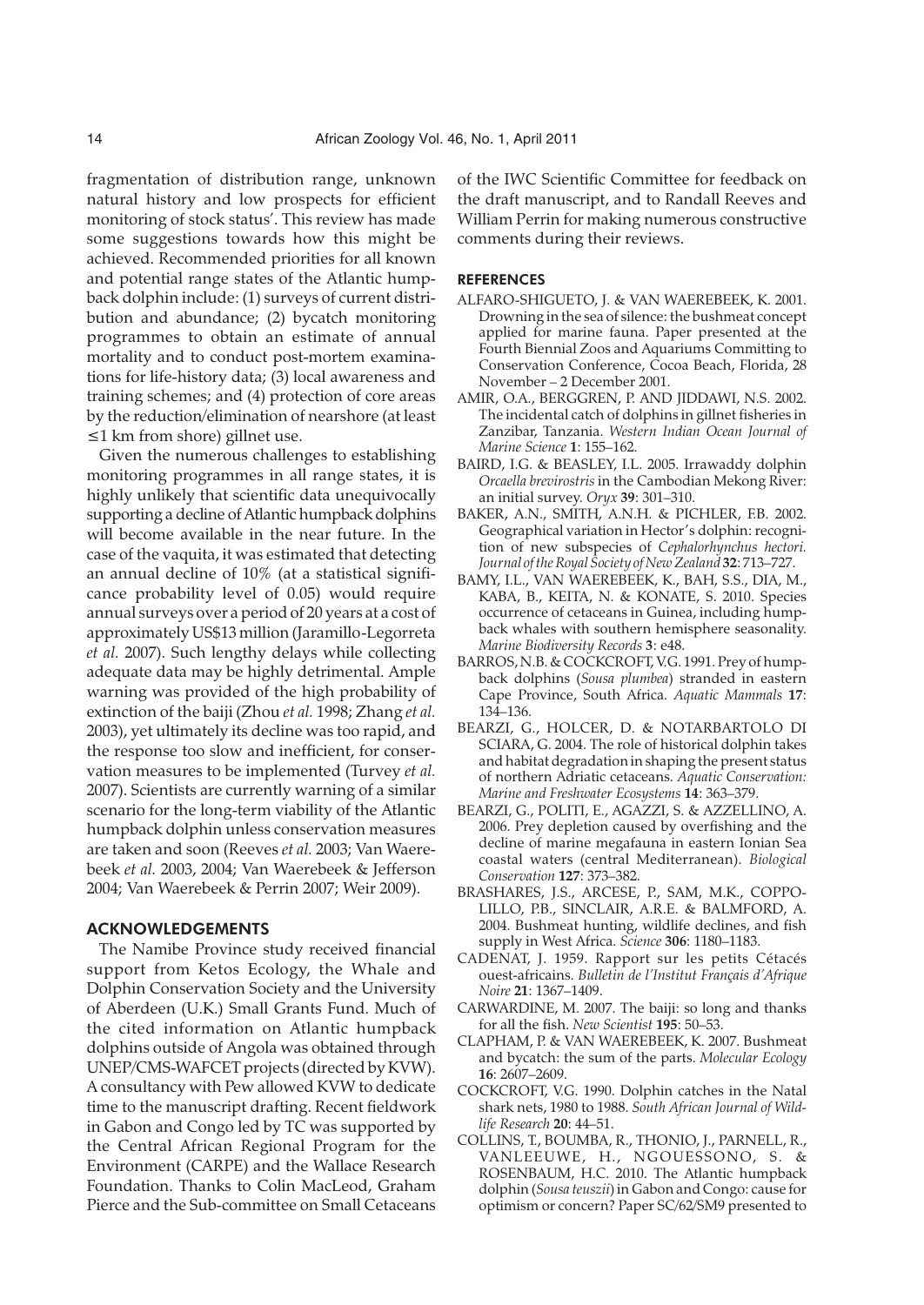the International Whaling Commission Scientific Committee, Agadir, Morocco.

- CRAIGIE, I.D., BAILLIE, J.E.M., BALMFORD, A., CARBONE, C., COLLEN, B., GREEN, R.E. & HUTTON, J.M. 2010. Large mammal population declines in Africa's protected areas. *Biological Conservation* **143**: 2221–2228.
- DE KOCK, A.C., BEST, P.B., COCKCROFT, V.G. & BOSMA, C. 1994. Persistent organochlorine residues in small cetaceans from the east and west coasts of southern Africa. *Science of the Total Environment* **154**: 153–162.
- DEBRAH, J.S., OFORI-DANSON, P.K. & VAN WAERE-BEEK, K. 2010. An update on the catch composition and other aspects of cetacean exploitation in Ghana. Paper SC/62/SM10 presented to the International Whaling Commission Scientific Committee, Agadir, Morocco.
- DOLAR, M.L.L. 1994. Incidental takes of small cetaceans in fisheries in Palawan, Central Visayas and northern Mindanao in the Philippines. *Reports of the International Whaling Commission* **15**: 355–363.
- Du PREEZ, M. 2009. Fishing for sustainable livelihoods in Angola: the cooperative approach. *SAIIA Occasional Paper* No. 45. South African Institute of International Affairs, Johannesburg, South Africa.
- FAO 2004. Information on fisheries management in the Republic of Angola. Online at: http://www.fao.org/fi/ oldsite/FCP/en/AGO/body.htm (accessed 22 February 2010).
- FRANKHAM, R. 1996. Relationship of genetic variation to population size in wildlife. *Conservation Biology* **10**: 1500–1508.
- FRÈRE, C.H., HALE, P.T., PORTER, L., COCKCROFT, V.G. & DALEBOUT, M.L. 2008. Phylogenetic analysis of mtDNA sequences suggests revision of humpback dolphin (*Sousa* spp.) taxonomy is needed. *Marine and Freshwater Research* **59**: 259–269.
- FUTUYMA, D. 1998. *Evolutionary Biology*. Sinauer, Sunderland, Massachusetts.
- GORDON, J.C.D., GILLESPIE, D., POTTER, J., FRANTZIS, A., SIMMONDS, M., SWIFT, R. & THOMPSON, D. 2004. A review of the effects of seismic surveys on marine mammals. *Marine Technology Society Journal* **37**: 16–34.
- HOYT, E. 2005. *Marine Protected Areas for Whales, Dolphins and Porpoises: A World Handbook for Cetacean Habitat Conservation.* Earthscan, London, U.K.
- IWC 2010. Report of the Scientific Committee. Annex L. Report of the sub-committee on small cetaceans. International Whaling Commission, Agadir, Morocco.
- IUCN 2010. IUCN Red List of Threatened Species. Version 2010.3. Online at: http://www.iucnredlist.org (accessed 22 October 2010).
- JARAMILLO-LEGORRETA, A., ROJAS-BRACHO, L., BROWNELL, R.L., READ, A.J., REEVES, R.R., RALLS, K. & TAYLOR, B.L. 2007. Saving the vaquita: immediate action, not more data.*Conservation Biology* **21**: 1653–1655.
- JEFFERSON, T.A. & KARCZMARSKI, L. 2001. *Sousa chinensis. Mammalian Species* **655**: 1–9.
- JEFFERSON, T.A., HUNG, S.K. & LAM, P.K.S. 2006. Strandings, mortality and morbidity of Indo-Pacific humpback dolphins in Hong Kong, with emphasis

on the role of environmental contaminants. *Journal of Cetacean Research and Management* **8**: 181–193.

- JEFFERSON, T.A., HUNG, S.K. & WÜRSIG, B. 2009. Protecting small cetaceans from coastal development: impact assessment and mitigation experience in Hong Kong. *Marine Policy* **33**: 305–311.
- KACZYNSKI, V.M. & FLUHARTY, D.L. 2002. European policies in West Africa: who benefits from fisheries agreements? *Marine Policy* **26**: 75–93.
- KARCZMARSKI, L. 2000. Conservation and management of humpback dolphins: the South African perspective. *Oryx* **34**: 207–216.
- KRAUS, S.D., READ, A.J., SOLOW, A., BALDWIN, K., SPRADLIN, T., ANDERSON, E. & WILLIAMSON, J. 1997. Acoustic alarms reduce porpoise mortality*. Nature* **388**: 525.
- KREB, D. & BUDIONO 2005. Conservation management of small core areas: key to survival of a Critically Endangered population of Irrawaddy river dolphins *Orcaella brevirostris* in Indonesia. *Oryx* **39**: 178–188.
- LAURANCE, W.F., CROES, B.M., TCHIGNOUMBA, L., LAHM, S.A., ALONSO, A., LEE, M.E., CAMPBELL, P. & ONDZEANO, C. 2006. Impacts of roads and hunting on Central African rainforest mammals. *Conservation Biology* **20**: 1251–1261.
- LUNDQUIST, C.J. & GRANEK, E.F. 2005. Strategies for successful marine conservation: integrating socioeconomic, political and scientific factors. *Conservation Biology* **19**: 1771–1778.
- MACLEOD, C.D. 2009. Global climate change, range changes and potential implications for the conservation of marine cetaceans: a review and synthesis. *Endangered Species Research* **7**: 125–136.
- MATKIN, C.O., SAULITIS, E.L., ELLIS, G.M., OLESIUK, P. & RICE, S.D. 2008. Ongoing population-level impacts on killer whales *Orcinus orca* following the "Exxon Valdez" oil spill in Prince Willian Sound, Alaska. *Marine Ecology Progress Series* **356**: 269–281.
- NOTARBARTOLO DI SCIARA, G., POLITI, E., BAYED, A., BEAUBRUN, P-CH. & KNOWLTON, A. 1998. A winter cetacean survey off southern Morocco, with a special emphasis on right whales. *Reports of the International Whaling Commission* **48**: 547–550.
- OFORI-DANSON, P.K., VAN WAEREBEEK, K. & DEBRAH, S. 2003. A survey for the conservation of dolphins in Ghanaian coastal waters. *Journal of the Ghana Science Association* **5**: 45–54.
- PARSONS, E.C.M. 2004. The potential impacts of pollution on humpback dolphins, with a case study on the Hong Kong population. *Aquatic Mammals* **30**: 18–37.
- PARSONS, E.C.M. & JEFFERSON, T.A. 2000. Postmortem investigations on stranded dolphins and porpoises from Hong Kong waters. *Journal of Wildlife Diseases* **36**: 342–356.
- REEVES, R.R., SMITH, B.D., CRESPO, E.A. & NOTARBARTOLO DI SCIARA, G. 2003. *Dolphins, Whales and Porpoises: 2002–2010 Conservation Action Plan for the World's Cetacean*s. IUCN, Gland, Switzerland, and Cambridge, U.K.
- ROJAS-BRACHO, L., REEVES, R.R. & JARAMILLO-LEGORRETA, A. 2006. Conservation of the vaquita *Phocoena sinus. Mammal Review* **36**: 179–216.
- ROSENBAUM, H.C. & COLLINS, T. 2006. The ecology,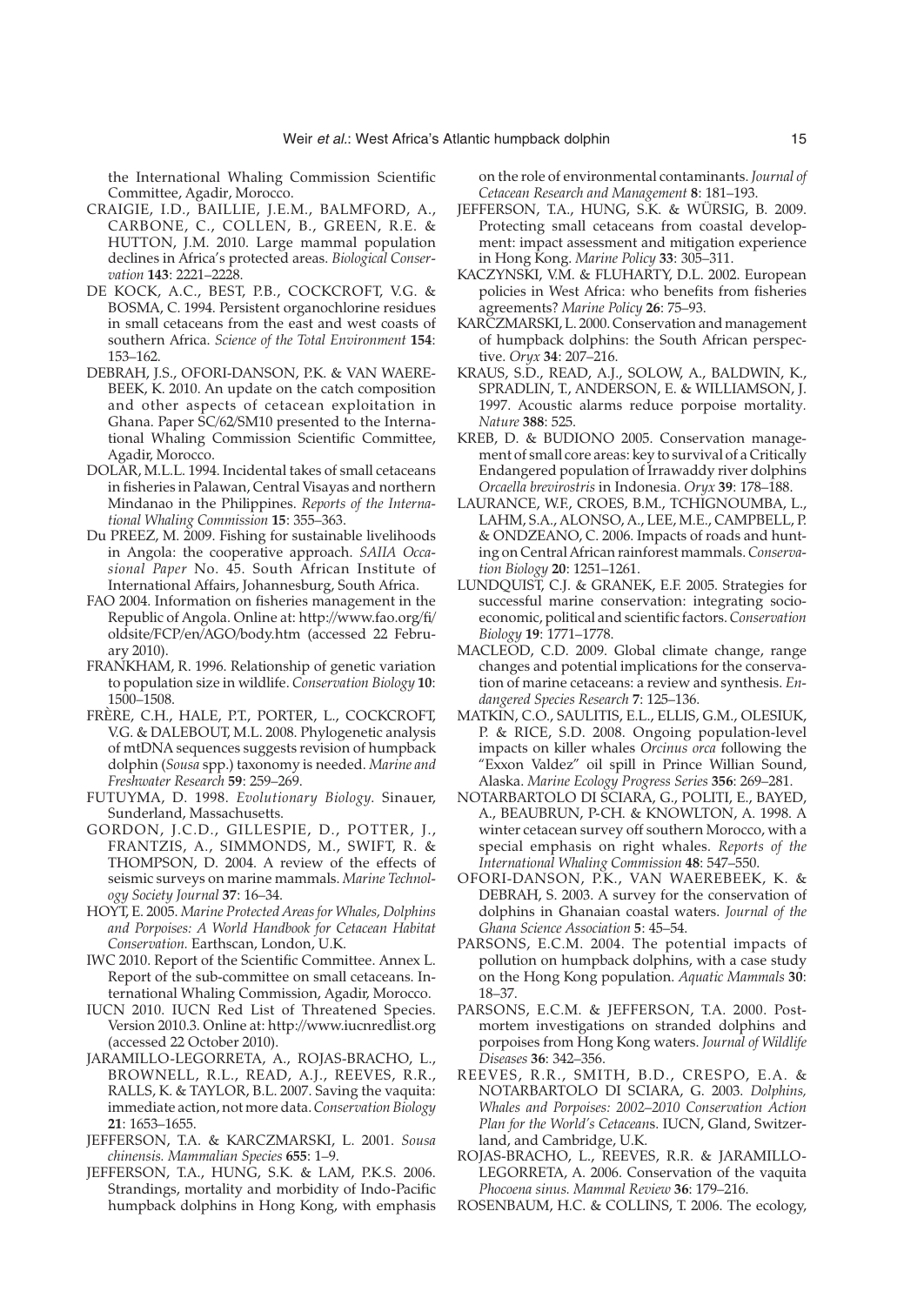population characteristics and conservation efforts for humpback whales (*Megaptera novaeangliae*) on their wintering grounds in the coastal waters of Gabon. *Bulletin of the Biological Society of Washington* **12**: 425–433.

- ROSS, G.J.B., HEINSOHN, G.E. & COCKCROFT, V.G. 1994. Humpback dolphins *Sousa chinensis* (Osbeck, 1765), *Sousa plumbea* (G. Cuvier, 1829) and*Sousa teuszii* (Kukenthal, 1892). In: *Handbook of Marine Mammals, Volume 5: The First Book of Dolphins*, (eds) S.H. Ridgway & R. Harrison, pp. 23–42. Academic Press, London.
- ROSS, H.M., VOS, J.G., BIRNBAUM, L.S. & OSTERHAUS, A.D.M.E. 2000. PCBs are a health risk for humans and wildlife. *Science* **289**: 1878–1879.
- SEGNIAGBETO, G. & VAN WAEREBEEK, K. 2010. A note on the occurrence and status of ceaceans in Togo. Paper SC/62/SM11 presented to the International Whaling Commission Scientific Committee, Agadir, Morocco.
- SHAFFER, M.L. 1981. Minimum population sizes for species conservation. *BioScience* **31**: 131–134.
- SHEIL, D. & LAWRENCE, A. 2004. Tropical biologists, local people and conservation: new opportunities for collaboration. *Trends in Ecology and Evolution* **19**: 634–638.
- SLOOTEN, E., DAWSON, S., RAYMENT, W. & CHILDERHOUSE, S. 2006. A new abundance estimate for Maui's dolphin: What does it mean for managing this critically endangered species? *Biological Conservation* **128**: 576–581.
- SMITH, B.D. 1993. 1990 status and conservation of the Ganges river dolphin *Platanista gangetica* in the Karnali River, Nepal. *Biological Conservation* **66**: 159–169.
- SOLARIN, B.B. 2010. Status of small cetaceans in Nigeria. Paper SC/62/SM12 presented to the International Whaling Commission Scientific Committee, Agadir, Morocco.
- SOULÉ, M.E. 1976. Allozyme variation, its determinants in space and time. In: *Molecular Evolution*, (ed.) F.J. Ayala FJ, pp. 60–77. Sinauer Associates, Sunderland, Massachusetts.
- TURVEY, S.T., PITMAN, R.L., TAYLOR, B.L., BARLOW, J., AKAMATSU, T., BARRETT, L.A., ZHAO, X., REEVES, R.R., STEWART, B.S., WANG, K., WEI, Z., ZHANG, X., PUSSER, L.T., RICHLEN, M., BRAN-DON, J.R. & WANG, D. 2007. First human-caused extinction of a cetacean species? *Biology Letters* **3**: 537–540.
- UNDP 2009. Human Development Report 2009. *Overcoming Barriers: Human Mobility and Development.* United Nations Development Programme, New York, U.S.A.
- UWAGBAE, M. & VAN WAEREBEEK, K. 2010. Initial evidence of dolphin takes in the Niger Delta region and a review of Nigerian cetaceans. Paper SC/62/SM1 presented to the International Whaling Commission Scientific Committee, Agadir, Morocco.
- VAN BRESSEM, M-F., RAGA, J.A., DI GUARDO, G., JEPSON, P.D., DUIGNAN, P.J., SIEBERT, U., BARRETT, T., DE OLIVEIRA SANTOS, M.C., MORENO, I.B., SICILIANO, S., AGUILAR, A. & VAN WAEREBEEK, K. 2009. Emerging infectious diseases

in cetaceans worldwide and the possible role of environmental stressors. *Diseases of Aquatic Organisms* **86**: 143–157.

- VAN WAEREBEEK, K. & JEFFERSON, T.A. 2004. Dolphins under threat: conservation of humpback dolphins.*Newsletter of the Species Survival Commission: Species* **41**: 6.
- VAN WAEREBEEK, K. & PERRIN, W.F. 2007. Conservation status of the Atlantic humpback dolphin, a compromised future? Paper CMS/ScC14/Doc.6, 14th Meeting of the CMS Scientific Council, March 2007, Bonn, Germany.
- VAN WAEREBEEK, K. & REYES, J.C. 1994. Post-ban small cetacean takes off Peru: a review. *Reports of the International Whaling Commission* **15**: 503–519.
- VAN WAEREBEEK, K., NDIAYE, E., DJIBA, A., DIALLO, M., MURPHY, P., JALLOW, A., CAMARA, A., NDIAYE, P. & TOUS, P. 2000. A survey of the conservation status of cetaceans in Senegal, The Gambia and Guinea-Bissau. WAFCET – I Report. UNEP/CMS Secretariat, Bonn, Germany.
- VAN WAEREBEEK, K., NOBIMÉ, G., SOHOU, Z., TCHIBOZO, S., DOSSOU-BODRÈNOU, J.S., DOSSOU, C., DOSSOU-HOUNTOUDOU, A. 2002. Introducing whale and dolphin watching to Benin, 2002 exploratory survey. Report to the Netherlands Committee for IUCN, Amsterdam, the Netherlands.
- VAN WAEREBEEK, K., BARNETT, L., CAMARA, A., CHAM, A., DIALLO, M., DJIBA, A., JALLOW, A.O., NDIAYE, E., SAMBA OULD BILAL, A.O. & BAMY, I.L. 2003. Conservation of cetaceans in The Gambia and Senegal 1999–2001, and status of the Atlantic humpback dolphin. WAFCET-2 Report, UNEP/CMS, Bonn, Germany. pp. 55.
- VAN WAEREBEEK, K., BARNETT, L., CAMARA, A., CHAM, A., DIALLO, M., DJIBA, A., JALLOW, A.O., NDIAYE, E., SAMBA OULD BILAL, A.O. & BAMY, I.L. 2004. Distribution, status, and biology of the Atlantic humpback dolphin, *Sousa teuszii* (Kükenthal, 1892). *Aquatic Mammals* **30**: 56–83.
- VAN WAEREBEEK, K., BAKER, A.N., FÉLIX, F., GEDAMKE, J., IÑIGUEZ, M., SANINO, G.P., SECCHI, E., SUTARIA, D., VAN HELDEN, A. & WANG, Y. 2007. Vessel collisions with small cetaceans worldwide and with large whales in the southern hemisphere, an initial assessment. *Latin American Journal of Aquatic Mammals* **6**: 43–69.
- VAN WAEREBEEK, K., OFORI-DANSON, P.K. & DEBRAH, J. 2009. The cetaceans of Ghana: a validated faunal checklist. *West African Journal of Applied Ecology* **15**: 61–90.
- VIDAL, O. 1993. Aquatic mammal conservation in Latin America: problems and perspectives. *Conservation Biology* **7**: 788–795.
- WALSH, P.D., ABERNETHY, K.A., BERMEJO, M., BEYERS, R., DE WACHTER, P., AKOU, M.E., HUIJBREGTS, B., MAMBOUNGA, D.I., TOHAM, A.K., KILBOURN, A.M., LAHM, S.A., LATOUR, S., MAISELS, F., MBINA, C., MIHINDOU, Y., OBIANG, S.N., EFFA, E.N., STARKEY, M.P., TELFER, P., THIBAULT, M., TUTIN, C.E.G., WHITE, L.J.T. & WILKIE, D.S. 2003. Catastrophic ape decline in western equatorial Africa. *Nature* **422**: 611–614.